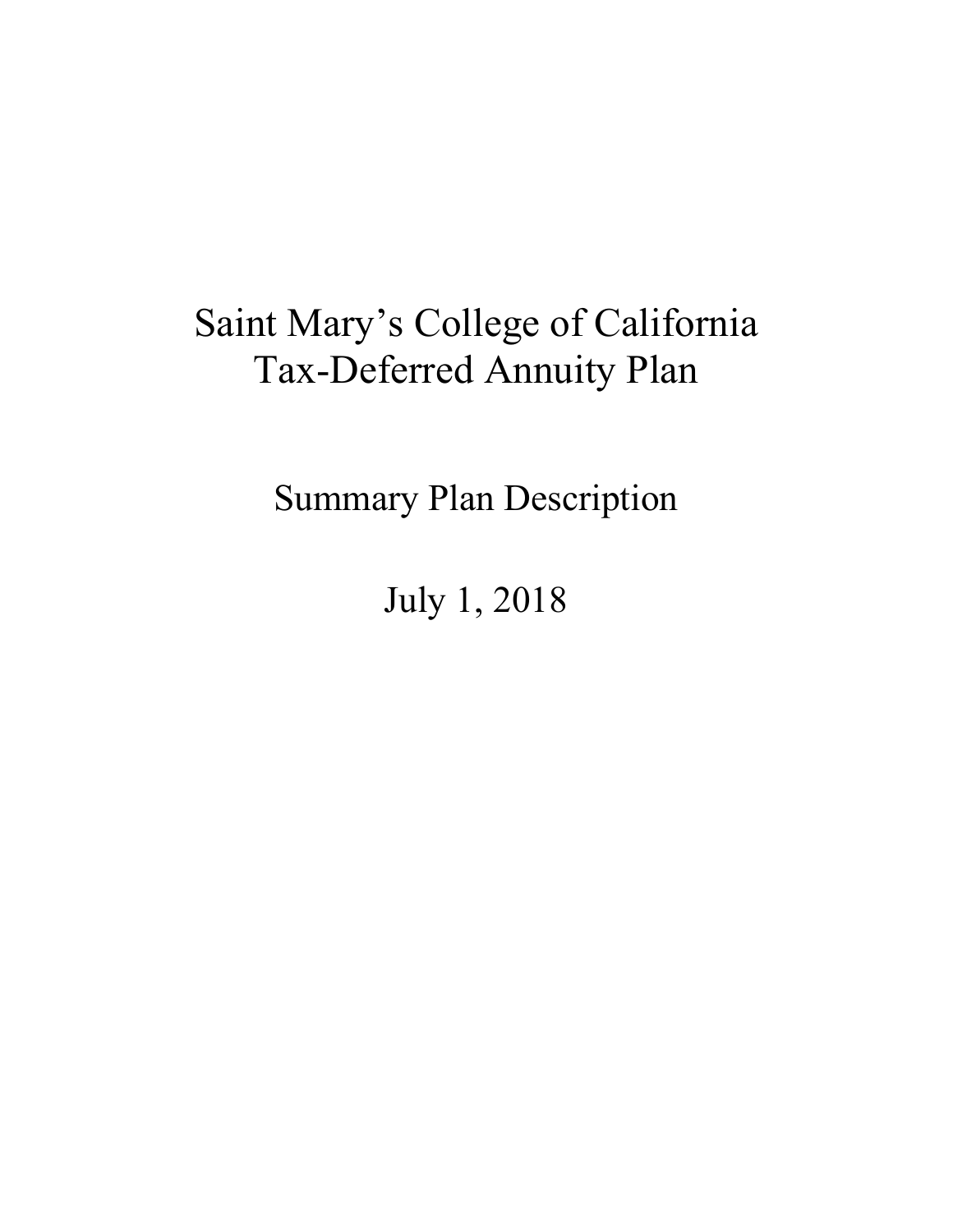### **TABLE OF CONTENTS**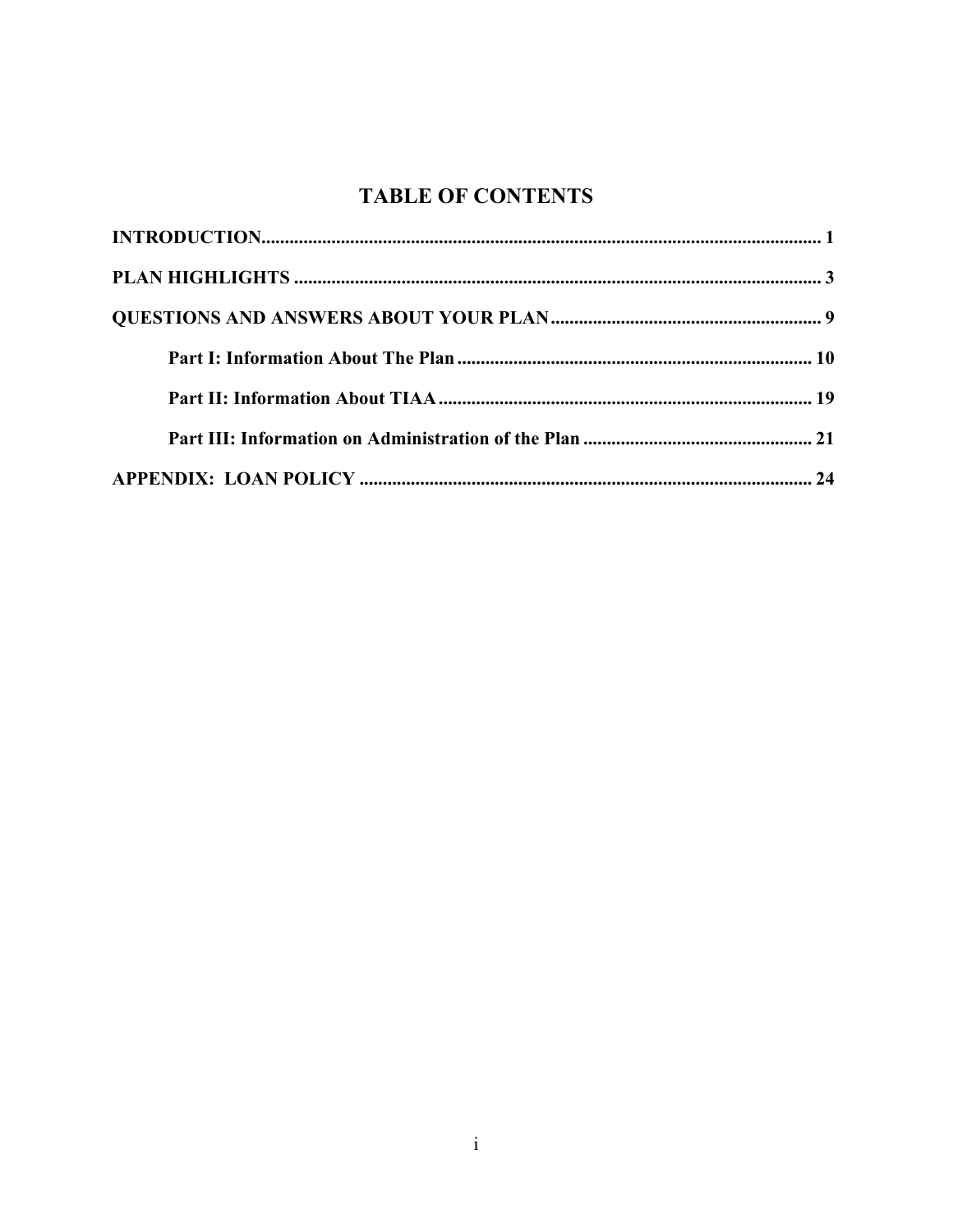# Saint Mary's College of California Tax-Deferred Annuity Plan

## Summary Plan Description

#### **INTRODUCTION**

This summary was prepared for participants in Saint Mary's College of California Tax-Deferred Annuity Plan (the "Plan"). **IN THE EVENT OF ANY CONFLICT BETWEEN THIS SUMMARY AND THE OFFICIAL TEXT OF THE PLAN, THE OFFICIAL TEXT OF THE PLAN WILL GOVERN.** This summary describes the principal terms and conditions of the Plan as of July 1, 2018.

Saint Mary's College of California (the "College") is the Employer and Administrator under the Plan. Certain recordkeeping and other responsibilities are, however, delegated to TIAA (formerly TIAA-CREF).

Only the Board of Trustees of the College or an officer of the College delegated by the Board of Trustees in writing has the discretion and authority to interpret the Plan described in this booklet. The Board of Trustees reserve the right to amend, modify or discontinue all or part of the Plan whenever, in their judgment, conditions so warrant.

The Plan is the document that legally governs the terms and operations of your retirement plan and creates any rights for you or your beneficiary(ies). In the event of any conflict between the terms of the Plan and the terms of any document that is made a part of the Plan (amendments, for example), the College shall resolve the conflict. In the event of any conflict between the Plan and the terms of any document that is not part of the Plan (such as this summary), the Plan provisions shall control.

Notwithstanding the foregoing, in no event will the terms of the Plan expand or change the benefits, rights or features available under the investment options offered in connection with this Plan. With respect to benefits provided by annuity contracts or certificates offered by TIAA or any other vendor or investment arrangement approved by the College, all rights of a participant under the contracts or certificates will be determined only by the terms of such contracts or certificates.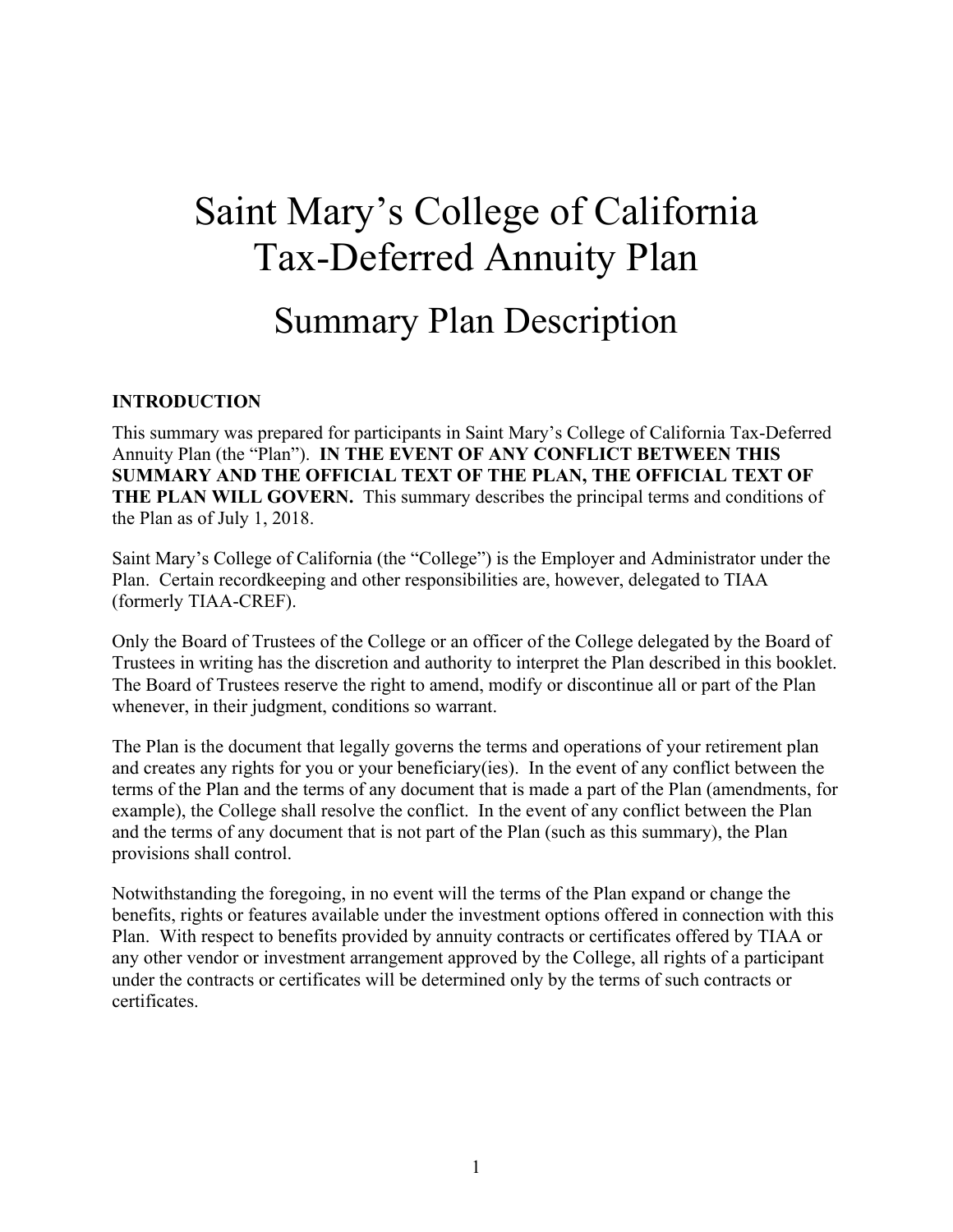The Plan consists of two parts, a TIAA NON-QCCO 403(b) Volume Submitter Plan<sup>1</sup> with appendices and an Adoption Agreement #001. You may review copies of these documents along with other plan rules and administrative procedures online at TIAA.org/stmarysca. You may also review or obtain copies by contacting the Human Resources Office for the College.

1

<sup>&</sup>lt;sup>1</sup> A volume submitter plan is one that has been pre-approved in form by IRS before adoption by any employer. The term "non-QCCO" or non-qualified church-controlled organization is applied to certain church-related hospitals, nursing homes, universities and other tax-exempt organizations having a church affiliation but not qualifying for certain exemptions under the Internal Revenue Code because they receive more than 25% of their support from nonchurch income sources.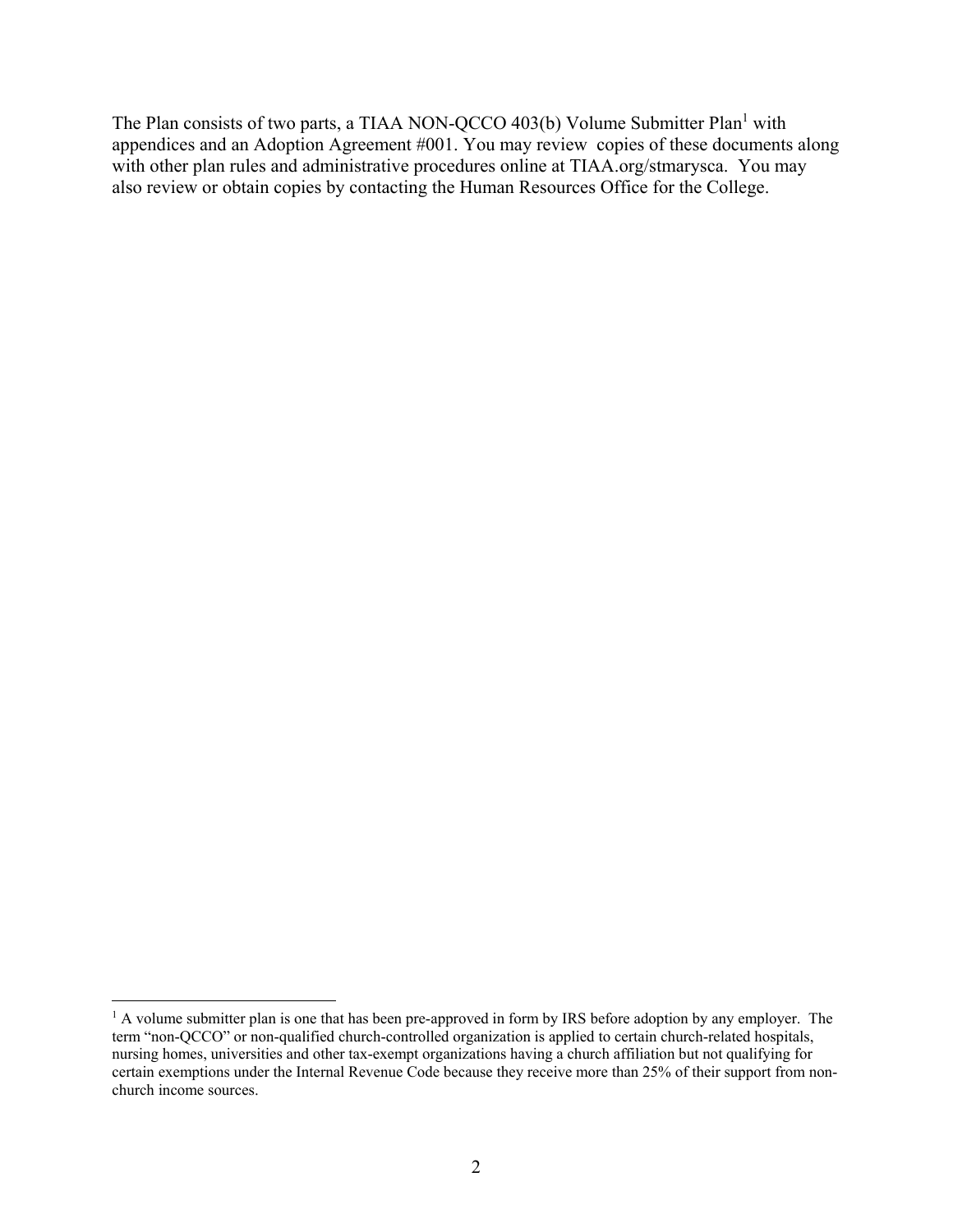### **PLAN HIGHLIGHTS**

The information below highlights some of the features of the Plan. More detailed information is provided in the Questions and Answers section below.

| Eligible<br><b>Employees</b>                                    | You are eligible if you are employed by Saint Mary's College of<br>California (the "College") unless you are a student-employee who is<br>enrolled and regularly attending classes at the College and your<br>employment is incidental to your educational program.<br>Individuals deemed by the College to be independent contractors are<br>п<br>not eligible to participate in the Plan.                                                                                                                                                                                                                                                                                                                                                                                                                                                                                                                                                                                                    |
|-----------------------------------------------------------------|------------------------------------------------------------------------------------------------------------------------------------------------------------------------------------------------------------------------------------------------------------------------------------------------------------------------------------------------------------------------------------------------------------------------------------------------------------------------------------------------------------------------------------------------------------------------------------------------------------------------------------------------------------------------------------------------------------------------------------------------------------------------------------------------------------------------------------------------------------------------------------------------------------------------------------------------------------------------------------------------|
| <b>Becoming a</b><br>Participant                                | You may become a participant by executing a salary reduction<br>authorization online at TIAA.org/stmarysca. Under a salary reduction<br>agreement, you will agree to have a portion of your compensation<br>contributed as an elective deferral to the Plan on your behalf and to be<br>bound by the terms and conditions of the Plan. You must also<br>complete the necessary enrollment forms online at<br>TIAA.org/stmarysca or by calling TIAA at 800-842-2252, weekdays,<br>8 a.m. to 10 p.m. and Saturday, 6 a.m. to 3 p.m. (PT). Through TIAA,<br>you will make a designation among available investment options and<br>an individual account to which you wish to have your elective<br>deferrals applied. You will then be able to start, stop and adjust<br>contributions and revise investment selections online. A terminal is<br>available in the Human Resources Office during regular business<br>hours for your use in connection with enrollment or other Plan<br>activities. |
|                                                                 | You will be notified of your right to make an election to participate in<br>п<br>the Plan as soon as administratively feasible following the date of your<br>employment or reemployment.                                                                                                                                                                                                                                                                                                                                                                                                                                                                                                                                                                                                                                                                                                                                                                                                       |
|                                                                 | You are always 100% vested in the money in your individual account.<br>п<br>However, you need to meet certain requirements before you are able to<br>access the money in your individual account.                                                                                                                                                                                                                                                                                                                                                                                                                                                                                                                                                                                                                                                                                                                                                                                              |
| Automatic<br>Enrollment/<br><b>Automatic</b><br><b>Deferral</b> | Eligible employees who are employed a minimum of 20 hours per<br>п<br>week on an annual basis and who are hired on or after July 1, 2018<br>will be automatically enrolled and have 3% of compensation withheld<br>for placement in an individual account.                                                                                                                                                                                                                                                                                                                                                                                                                                                                                                                                                                                                                                                                                                                                     |
|                                                                 | Allowing for administrative processing, the initial deferral under<br>п<br>automatic enrollment will occur in the first payroll following                                                                                                                                                                                                                                                                                                                                                                                                                                                                                                                                                                                                                                                                                                                                                                                                                                                      |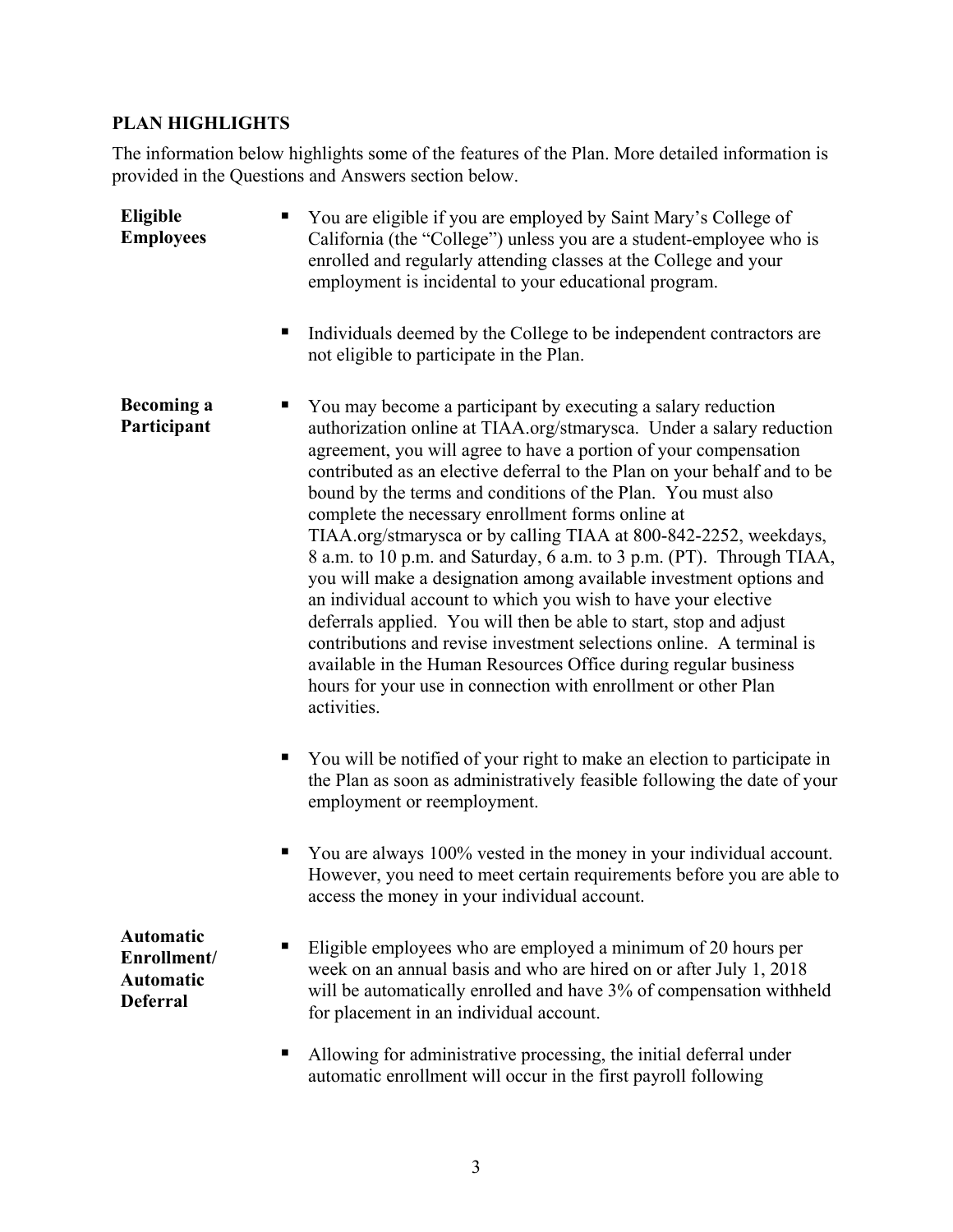approximately 30 days after your date of hire. You may self-enroll if you wish any time within those 30 days. If you do not self-enroll within 30 days, you will be automatically enrolled at 3% of your compensation, and your contributions will be invested in the TIAA Lifecycle fund with a target date closest to your projected date of retirement.

- When you are automatically enrolled, your salary deferral may be refunded to you provided you notify TIAA within 90 days of the first payroll in which money was automatically withheld. Requests made after 90 days have expired are required by law to be treated as an inservice distribution subject to tax penalties if made before age 59 1/2.
- If you are automatically enrolled on or after July 1, 2018, your wage deferral will be increased automatically from 3% in increments of 1% to a maximum of 7% each July 1 thereafter unless you modify your wage deferral agreement. Automatic increases do not prevent you from electing to defer a larger or smaller percentage of your income or to terminate wage deferrals.
- **Designating a Beneficiary**  When you enroll, you will be given an opportunity to designate in writing a beneficiary or beneficiaries who may be entitled to receive a portion of your account balance upon your death. You may modify that designation from time to time. If you are married, written consent or your spouse, witnessed by a notary or plan representative, will be required for any beneficiary designation filed with TIAA on a form approved by TIAA.
	- With some exceptions, divorce automatically terminates a beneficiary designation. In the event of divorce, you should consult with your legal counsel concerning the effect of divorce on your beneficiary designation and the need to make a new designation.
- **Employee**  ■ Your elective deferrals under the Plan will be transferred to the individual account and investment options you select in accordance with applicable regulations and not later than 15 business days following the end of the month in which the amount would otherwise have been paid to you.
	- The amount of elective deferrals that you are entitled to make is subject to statutory limitations of the Internal Revenue Code. The statutory dollar limit is \$18,500 for 2018 and is adjusted under a statutory cost-of-living formula after 2018 to the extent provided under the Internal Revenue Code.

## **Contributions**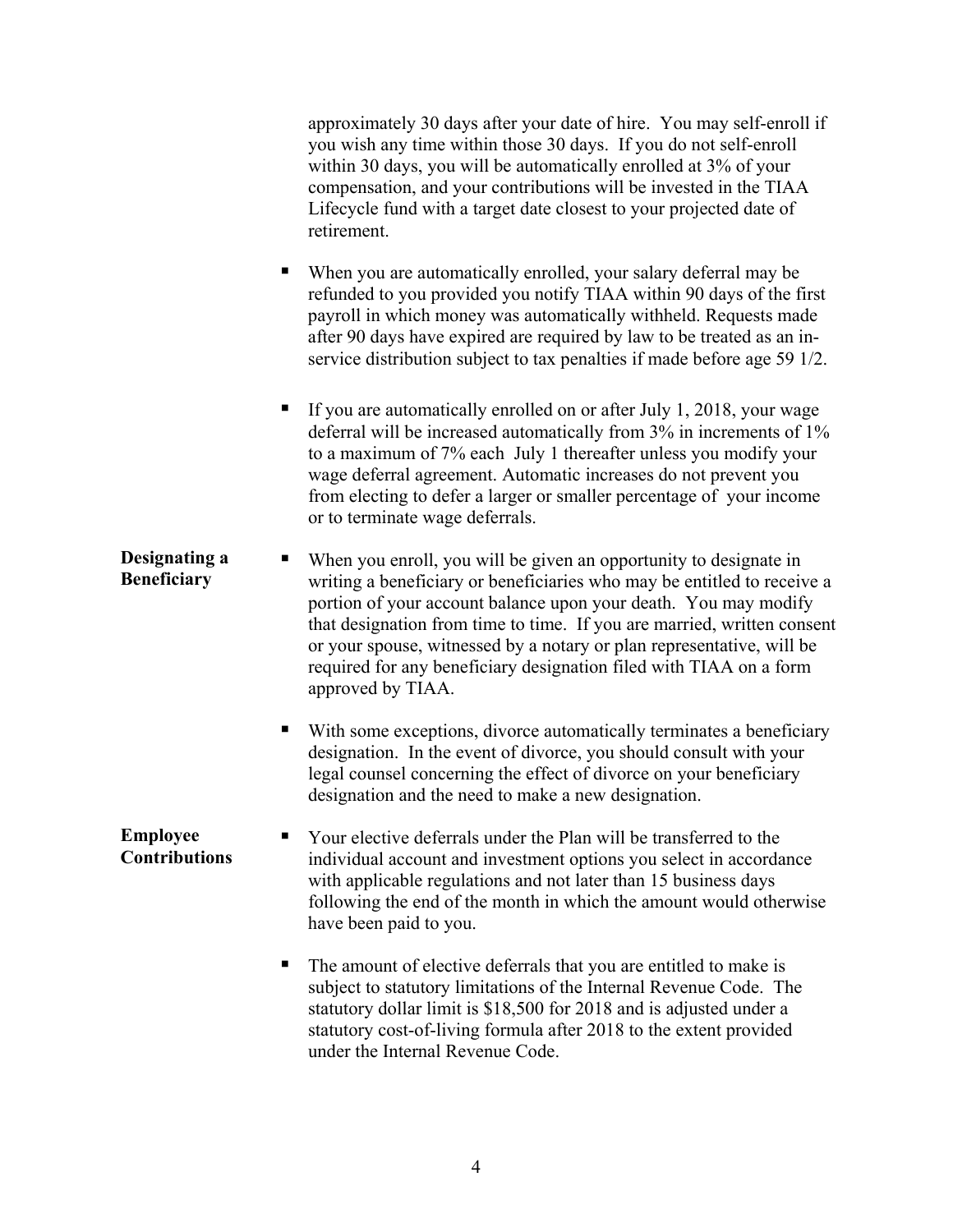|                                   | You will be permitted to make additional elective deferrals, known as<br>"catch-up contributions," in any calendar year in which you reach age<br>50 or more. The maximum dollar amount of the age 50 catch-up<br>elective deferrals for a year is \$6,000 for 2018 and is adjusted under a<br>statutory cost-of-living formula after 2018 to the extent provided<br>under the Internal Revenue Code.                                                                                                                                                                                                                                                                                                                                                 |
|-----------------------------------|-------------------------------------------------------------------------------------------------------------------------------------------------------------------------------------------------------------------------------------------------------------------------------------------------------------------------------------------------------------------------------------------------------------------------------------------------------------------------------------------------------------------------------------------------------------------------------------------------------------------------------------------------------------------------------------------------------------------------------------------------------|
|                                   | When you have 15 years of service with the College, your elective<br>deferrals may be increased by an additional amount which is provided<br>in the Plan. For additional information about this option, you should<br>refer to the Plan and any investment arrangement you have with TIAA<br>or another authorized vendor <sup>2</sup> or contact TIAA. For 2018, that<br>increase may be as much as \$3,000, subject to certain offsets for<br>deferrals in prior years. The 15-year catch-up is separate from your<br>age-50 catch-up. If you are eligible for both types of catch-up<br>contribution, your eligibility for contributions above your annual limit<br>will be considered to have been made first under the 15-year catch-up<br>rule. |
| <b>Your Individual</b><br>Account | When you first become a participant, an individual account will be<br>established in your name for investment in one or more annuity<br>contracts or custodial accounts at your election. For new accounts, if<br>you do not select an investment option, contributions will be invested<br>in the TIAA Lifecycle fund with a target date closest to your projected<br>date of retirement.                                                                                                                                                                                                                                                                                                                                                            |
|                                   | You designate how the employer contributions and any rollover<br>п<br>transfers in your individual account will be allocated among the<br>investment options offered under the Plan. You may change your<br>allocation at any time by contacting the TIAA National Contact Center<br>at 800-842-2252 or online at TIAA.org/stmarysca.                                                                                                                                                                                                                                                                                                                                                                                                                 |
|                                   | Your account is valued daily.                                                                                                                                                                                                                                                                                                                                                                                                                                                                                                                                                                                                                                                                                                                         |

 Your account balance reflects your elective deferrals and any rollover or plan-to-plan transfers, adjusted for investment earnings and/or losses, and reduced by any distributions, investment fees charged under your investment arrangements and your share of Plan administrative expenses.

 $\overline{a}$ 

<sup>&</sup>lt;sup>2</sup> A small number of participants currently have investment arrangements with vendors other than TIAA. For those participants, these arrangements continue to be grandfathered under the Plan. Beginning January 1, 2018, however, new investment arrangements will be authorized only if they are with TIAA.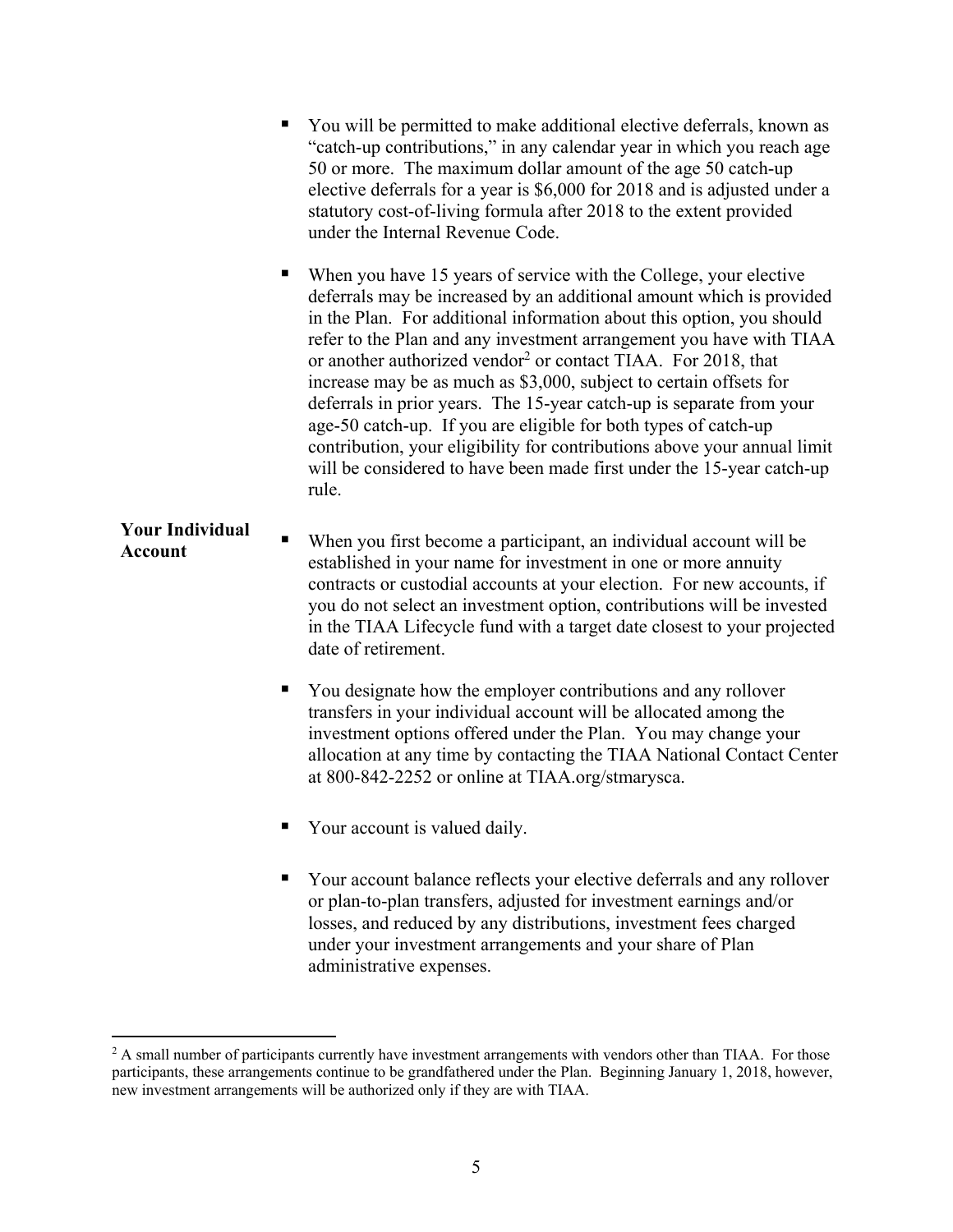- You will receive quarterly statements showing the balance of your account. You also may call TIAA's National Contact Center at 800- 842-2252 to speak with someone about your account or go online to obtain this information at TIAA.org/stmarysca.
- The Plan provides a range of investment options. The College determines the investment options that will be available. The College may change the investment options available, subject to any investment arrangement you may have with TIAA. You will be notified of any alterations to investment options that are available. The College may also add or replace any vendor or investment arrangement at any time.
- **Eligibility For Benefits**  In general, subject to any investment arrangement you may have with TIAA, you will become eligible to have a distribution made from your individual account when you:
	- Sever your employment with the College; or
	- Die
	- You may also become eligible for a distribution while still in employment with the College if you
		- Reach age 59  $1/2$ ; or
		- Become permanently and totally disabled and are awarded a Social Security Disability Benefit under Title II of the Social Security Act.
	- You may also withdraw amounts from rollover contributions at any time.
	- Generally, you will be able to receive a distribution of your benefits upon becoming eligible for a benefit and submitting a complete application to TIAA. If you terminate employment and your vested benefit exceeds \$5,000, not including any amounts in your account from a rollover contribution, you will have an election to make concerning the form of distribution.
	- If you are age 70  $\frac{1}{2}$ , your benefits must begin as of April 1st of the next calendar year following the year in which you reach age 70½ or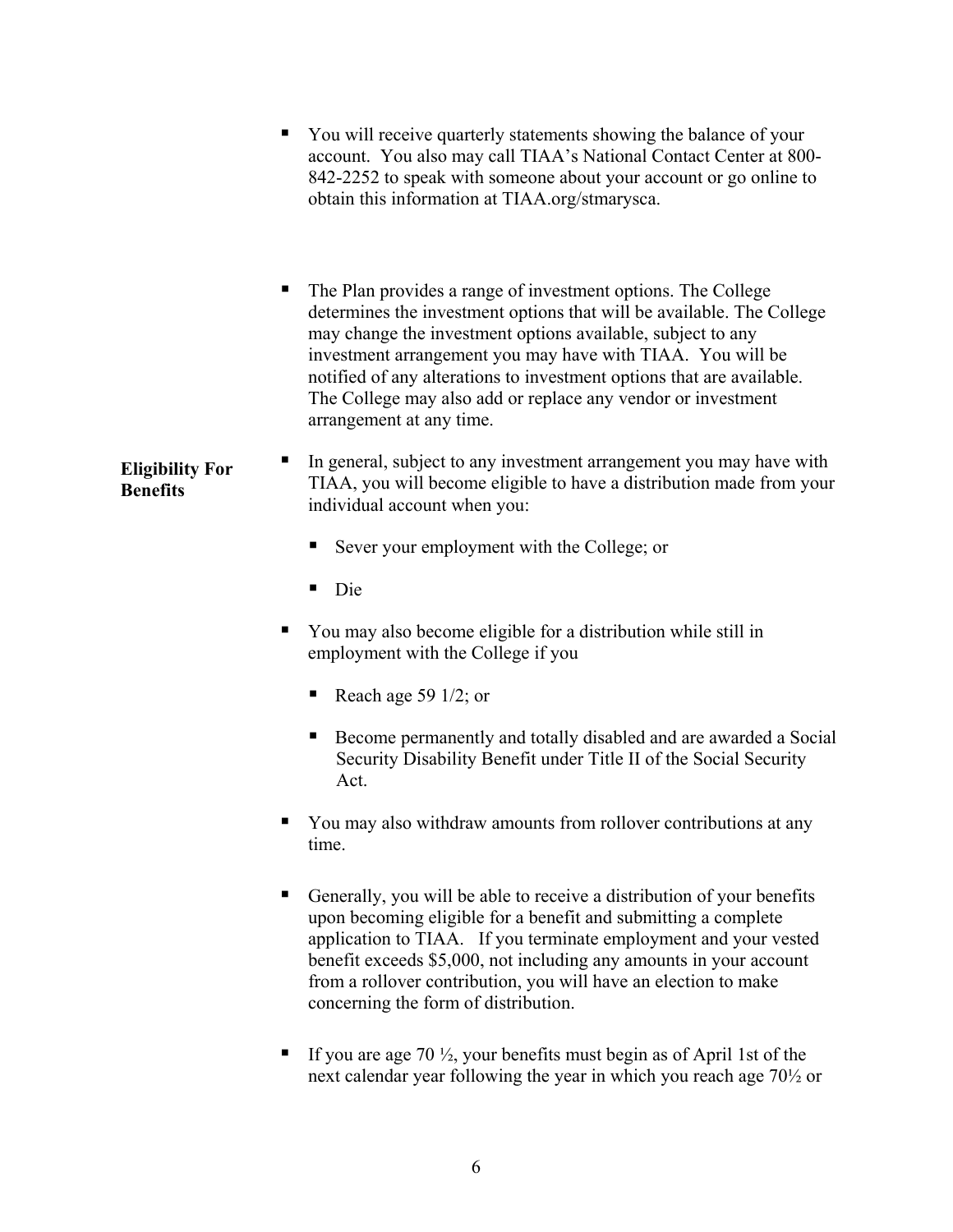|                                                       | April 1 <sup>st</sup> following the calendar year in which you retire, if later.                                                                                                                                                                                                                                                                                                                                                                                                                                                                                                                                                                                                                                                                                                                                                          |
|-------------------------------------------------------|-------------------------------------------------------------------------------------------------------------------------------------------------------------------------------------------------------------------------------------------------------------------------------------------------------------------------------------------------------------------------------------------------------------------------------------------------------------------------------------------------------------------------------------------------------------------------------------------------------------------------------------------------------------------------------------------------------------------------------------------------------------------------------------------------------------------------------------------|
| <b>Choosing How</b><br><b>Your Benefit Is</b><br>Paid | Subject to any investment arrangement you may have with TIAA or<br>ш<br>another authorized vendor, you will be able to elect among the forms<br>of payment offered. Generally these will include at least the following<br>forms of payment or a combination of them:                                                                                                                                                                                                                                                                                                                                                                                                                                                                                                                                                                     |
|                                                       | Single life annuity purchased with funds from your account;                                                                                                                                                                                                                                                                                                                                                                                                                                                                                                                                                                                                                                                                                                                                                                               |
|                                                       | Annuity for your life with a survivor annuity for the life of your<br>ш<br>spouse <sup>3</sup> that is not less than 50% (and not more than $100\%$ ) of the<br>amount payable during your joint lives (only available to married<br>participants); or                                                                                                                                                                                                                                                                                                                                                                                                                                                                                                                                                                                    |
|                                                       | Installments over a period no longer than your assumed life<br>ш<br>expectancy or the assumed life expectancies of you and your<br>beneficiary;                                                                                                                                                                                                                                                                                                                                                                                                                                                                                                                                                                                                                                                                                           |
|                                                       | Lump sum payment or direct rollover to an eligible retirement plan<br>ш<br>or IRA.                                                                                                                                                                                                                                                                                                                                                                                                                                                                                                                                                                                                                                                                                                                                                        |
| In The Event Of<br><b>Your Death</b>                  | If you die <b>before</b> payment of your benefits begin:<br>п                                                                                                                                                                                                                                                                                                                                                                                                                                                                                                                                                                                                                                                                                                                                                                             |
|                                                       | If you are married at the time of your death, your spouse normally will<br>п<br>be the designated beneficiary unless you have designated a different<br>beneficiary. As the designated beneficiary, your spouse may be<br>eligible to receive benefits: (i) in a lump sum, (ii) in partial payments,<br>(iii) in installment payments over a period not to exceed the life<br>expectancy of your spouse, (iv) applied to the purchase of an annuity<br>contract (if assets are held in a custodial account) or converted to an<br>income option (if assets are held in an annuity contract); or (v) any<br>combination above. Additionally, any distribution option available to<br>a participant under an investment arrangement with TIAA or other<br>authorized vendor and not prohibited by law will be permitted under<br>this Plan. |

 $\overline{a}$ 

<sup>3</sup> In most instances in this Summary Plan Description, the terms "spouse" and "married" also refer to registered domestic partners. A few exceptions, required under federal tax law and generally concerning the timing for commencement of benefits and certain requirements related to rollover distributions, are identified in the definition of "spouse" in the official text of the Plan. If you are a registered domestic partner, you should refer to the official text of the Plan, including the Adoption Agreement, and discuss them with your tax advisor to learn which exceptions may apply to your benefits.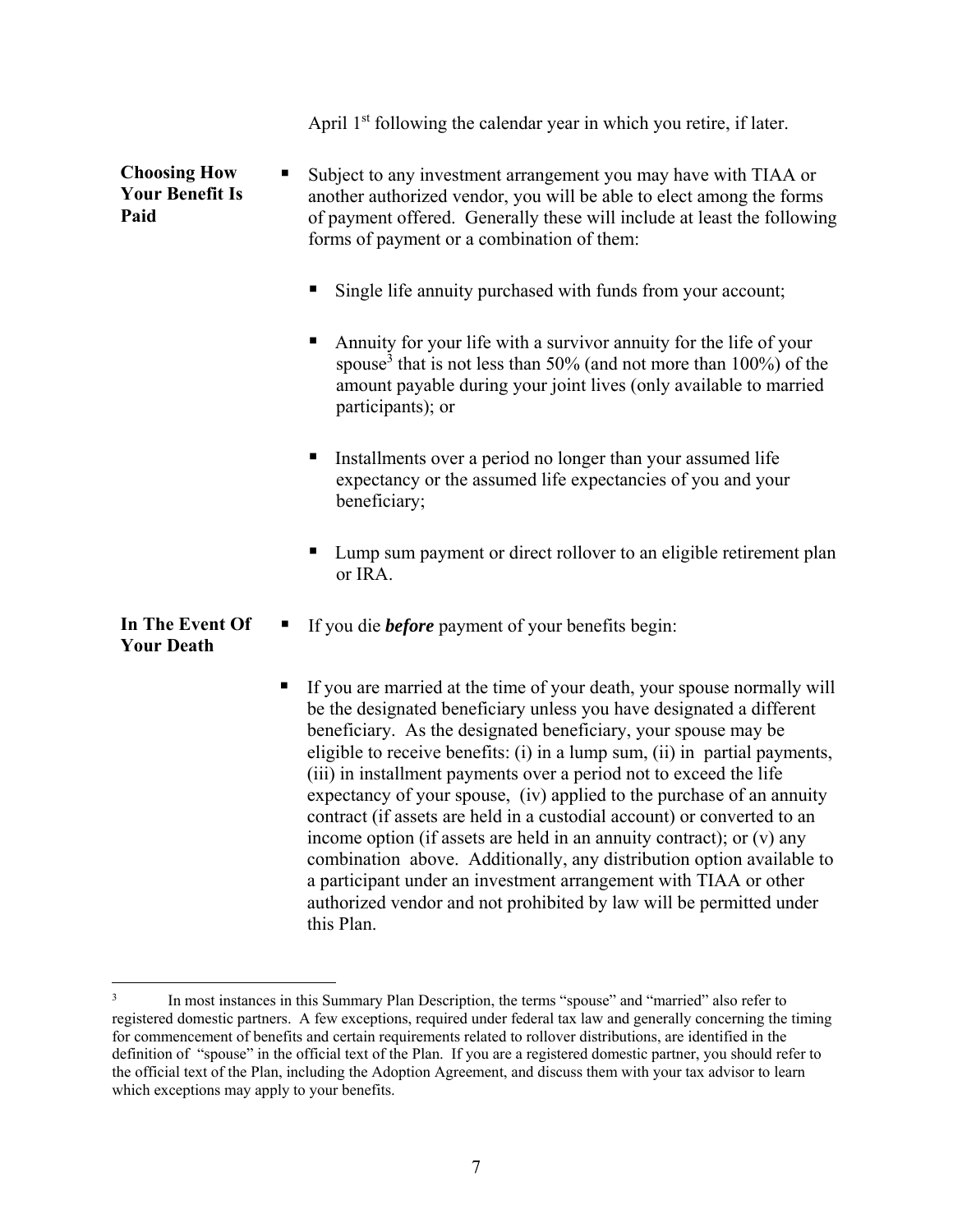- If you are married at the time of your death and you have not designated a beneficiary, 50% of your benefit will be paid to your spouse and 50% to your estate.
- If you are not married at the time of your death, or if you are married but your spouse has waived the death benefit, your benefit will be paid to your designated beneficiary: (i) in a lump sum, (ii) in a partial payment, (iii) in installment payments over a period not to exceed the life expectancy of your designated beneficiary, or (iv) applied to the purchase of an annuity contract (if assets are held in a custodial account) or converted to an income option (if assets are held in an annuity contract). Any income option available to a participant under an investment arrangement with TIAA or other authorized vendor will be permitted under this Plan. If you have not designated a beneficiary, payment will be made to your estate.
- If you die *after* payment of your benefits begin:
	- If you were married and receiving a joint and survivor annuity, your spouse will receive a monthly benefit payable for his or her life. The monthly benefit will be in an amount equal to not less than 50% (and not more than 100%) of the amount payable during your joint lives, according to the election made by you and your spouse prior to commencement of your benefits.
	- If you were receiving a single life annuity or your distribution was by lump sum benefit or rollover, no further benefits are payable.
	- If you were receiving installment payments, your designated beneficiary will receive the balance of your payments as equal monthly amounts.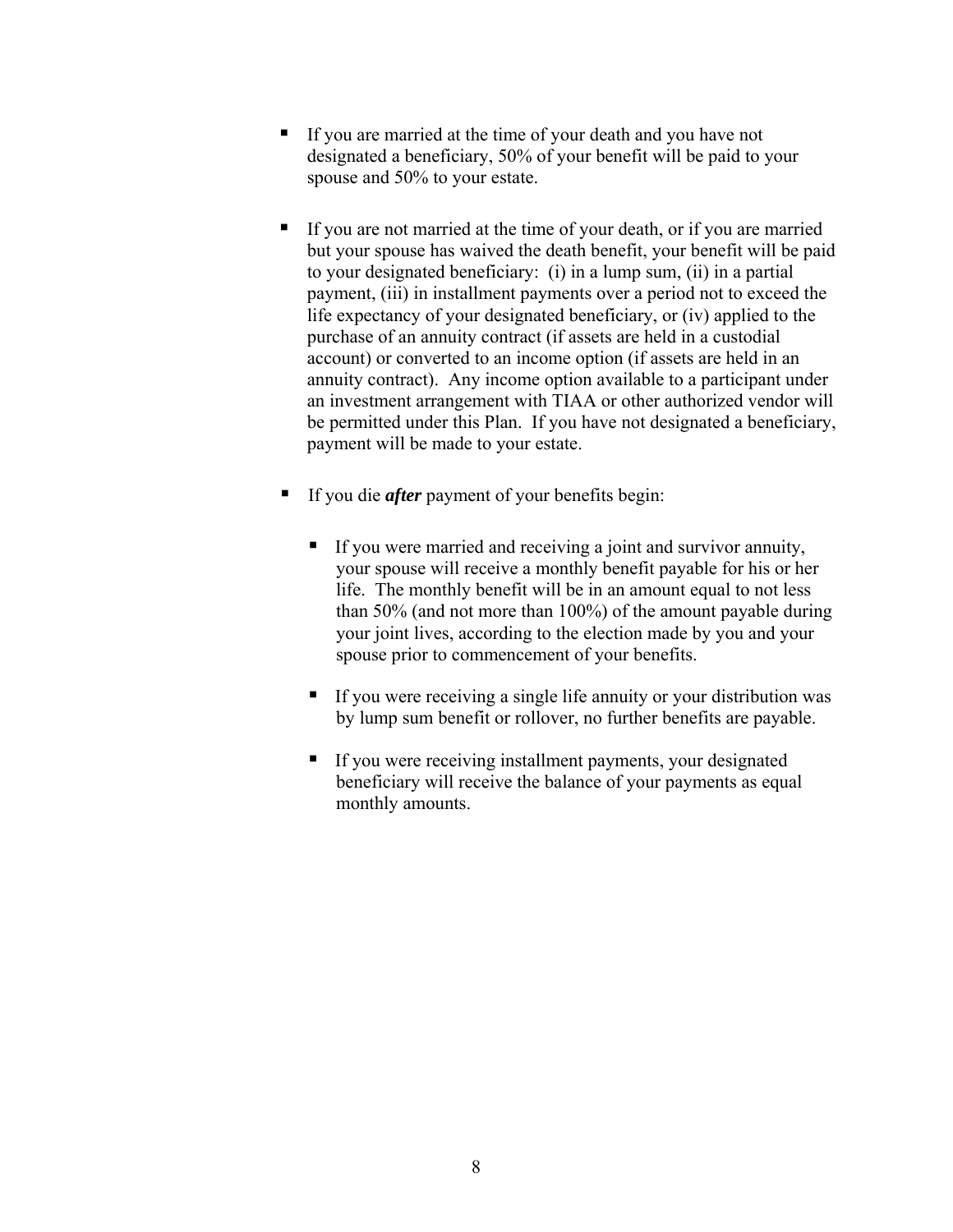#### **QUESTIONS AND ANSWERS ABOUT YOUR PLAN**

- **1.** What is the Saint Mary's College of California Tax-Deferred Annuity Plan?
- **2.** Who is eligible to participate in the Plan?
- **3.** When do I become eligible to participate in the Plan?
- **4.** What contributions will be made?
- **5.** Is there a limit on contributions?
- **6.** Do wage deferrals continue during a paid leave of absence?
- **7.** Do wage deferrals continue while I am on active duty in the Armed Forces?
- **8.** When does my pension account become vested (i.e., owned by me)?
- **9.** When may I begin receiving benefits?
- **10.** What options are available for receiving retirement income?
- **11.** What are my spouse's rights under this plan to survivor benefits?
- **12.** Do rules applying to spouses apply equally to registered domestic partners?
- **13.** May I receive a portion of my income in a single payment after termination of employment?
- **14.** May I receive a cash withdrawal from the Plan while still employed?
- **15.** May I receive a cash withdrawal while still employed if I incur a hardship?
- **16.** May I take a loan from the Plan?
- **17.** May I roll over my accumulations to another plan or IRA?
- **18.** What if I die before starting to receive benefits?
- **19.** What investment options are available under the Plan?
- **20.** How do I allocate my contributions?
- **21.** May I transfer my investments?
- **22.** What information do I regularly receive about my accumulations
- **23.** How is the Plan administered?
- **24.** May the terms of the Plan be changed?
- **25.** How do I get more information about the Plan?
- **26.** What is the Plan's benefit application and appeal procedure?
- **27.** Is the Plan insured by the Pension Benefit Guaranty Corporation (PBGC)?
- **28.** Who is the agent for service of legal process for the Plan?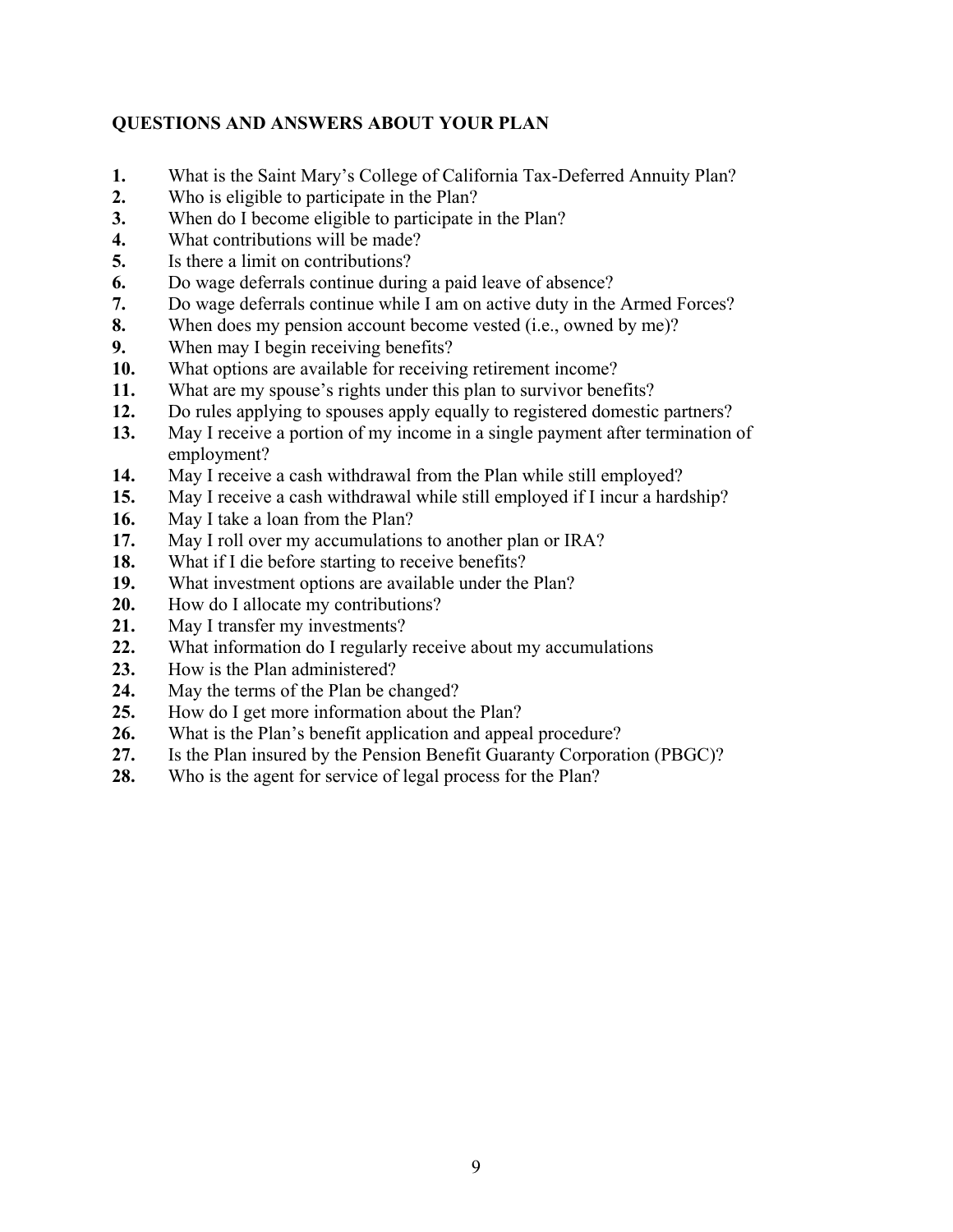#### **Part I: Information About The Plan**

#### **1. What is the Saint Mary's College of California Tax-Deferred Annuity Plan?**

The Saint Mary's College of California Tax-Deferred Annuity Plan (the "Plan") was established on September 1, 1949 and restated as of July 1, 2018. The Plan is an arrangement allowed under Section 403(b) of the Internal Revenue Code, where employees of tax-exempt organizations may enter into salary reduction agreements with their employers. Under the agreement, a portion of the employee's compensation is placed in a self-directed pension account, rather than being paid directly to the employee. These amounts, together with any earnings, are not subject to federal income tax until they are paid to the employee (or beneficiary) in the form of benefits. State tax treatment of wage deferrals may vary from state to state, and you should check with your tax advisor concerning the proper treatment under state law.

The Plan provides for a separate account for each participating employee. Your benefits are based solely on the amount of wage deferrals made by you to the your individual account and any rollover or plan-to-plan transfers, adjusted for investment earnings and/or losses, and reduced by any distributions, investment fees charged under your investment arrangements and your share of Plan administrative expenses. . The purpose of the Plan is to provide retirement benefits for participating employees. Your benefits under the Plan are funded and provided through the investment option(s) selected by you.

Investment options are offered by  $TIAA<sup>4</sup>$  and approved for use by the College. The College does not, however, endorse or promote any particular investment options for your personal selection. Each investment option involves different levels of risk and may not be appropriate for every individual.

The College is the Administrator of the Plan and has designated the Human Resources Office to be responsible for plan operation, except for certain recordkeeping and other duties which have been delegated to TIAA by the College. The Plan Year begins on July 1st and ends on June 30th.

#### **The Employer Identification Number is 94-1156599. The Plan Number is 002.**

#### **2. Who is eligible to participate in the Plan?**

 $\overline{a}$ 

All employees of the College may participate in the Plan, with the exception of studentemployees who are enrolled and regularly attending classes at the College.

#### **3. When do I become eligible to participate in the Plan?**

If you are an eligible employee, you may begin participation in this Plan in the first of the month following employment at the College. To participate in this Plan, you must

<sup>&</sup>lt;sup>4</sup> A small number of participants currently have investment arrangements with vendors other than TIAA. For those participants, these arrangements continue to be grandfathered under the Plan.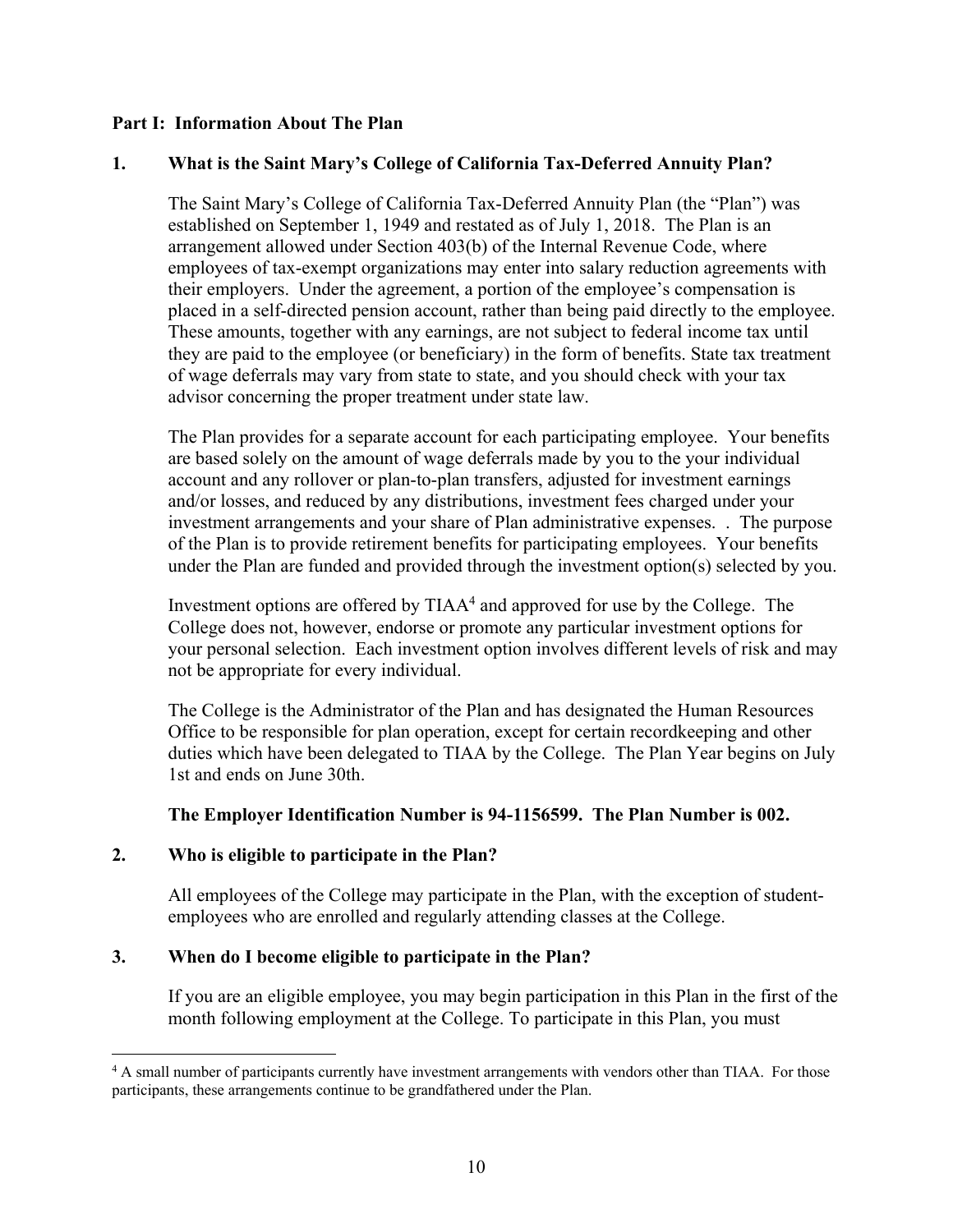complete the enrollment forms, which you may do online at TIAA.org/stmarysca or through the TIAA National Contact Center toll-free 800-842-2252, weekdays, 8 a.m. to 10 p.m. and Saturday, 6 a.m. to 3 p.m. (PT). There is no age or past service requirement for participation.

If you become an employee on or after July 1, 2018, you are not a student-employee who is enrolled and regularly attending classes at the College and you are employed a minimum of 20 hours per week on an annual basis, will be automatically enrolled and have 3% of compensation withheld for placement in your individual account. Allowing for administrative processing, the initial deferral under automatic enrollment will occur in the first payroll following approximately 30 days after your date of hire. You may selfenroll if you wish any time within those 30 days.

If you do not want to participate or wish to participate at a different rate, you may make this change in your enrollment form. Your salary deferral may be refunded to you provided you notify TIAA within 90 days of the first payroll in which money was withheld. Requests made after 90 days have expired are required to be treated as an inservice distribution subject to tax penalties if made before age 59 1/2. Communications with TIAA concerning enrollment, changes in your deferral rate or refunds may be made online at TIAA.org/stmarysca or by calling TIAA at 800-842-2252.

Compensation includes your total compensation that is subject to income tax and paid to you by the College for the Plan Year. Participation in this Plan is voluntary. You are not required to join the Plan or continue the wage deferrals. If you decide to participate in the Plan, you will continue to be eligible for the Plan as long as you have an account in the Plan.

#### **4. What contributions will be made?**

Unless you are automatically enrolled on or after July 1, 2018, to participate, you must execute a salary reduction authorization with the College, which you do online at TIAA.org/stmarysca. Under the salary reduction agreement, your salary paid after the agreement is executed is reduced and the amount of the reduction is applied toward one or more of the investment options you select that are available under this Plan. You may terminate your salary reduction agreement at any time. Your ability to modify your agreement may be subject to reasonable restrictions established by the Plan Administrator. The salary reduction agreement will be legally binding and irrevocable with respect to salary paid while the agreement is in effect. A terminal is available in the Human Resources Office during regular business hours for your use in connection with enrollment or other Plan activities.

If you are automatically enrolled on or after July 1, 2018, and you do not modify your deferral election, your wage deferral will be increased automatically in increments of 1% to a maximum of 7% each July 1 thereafter.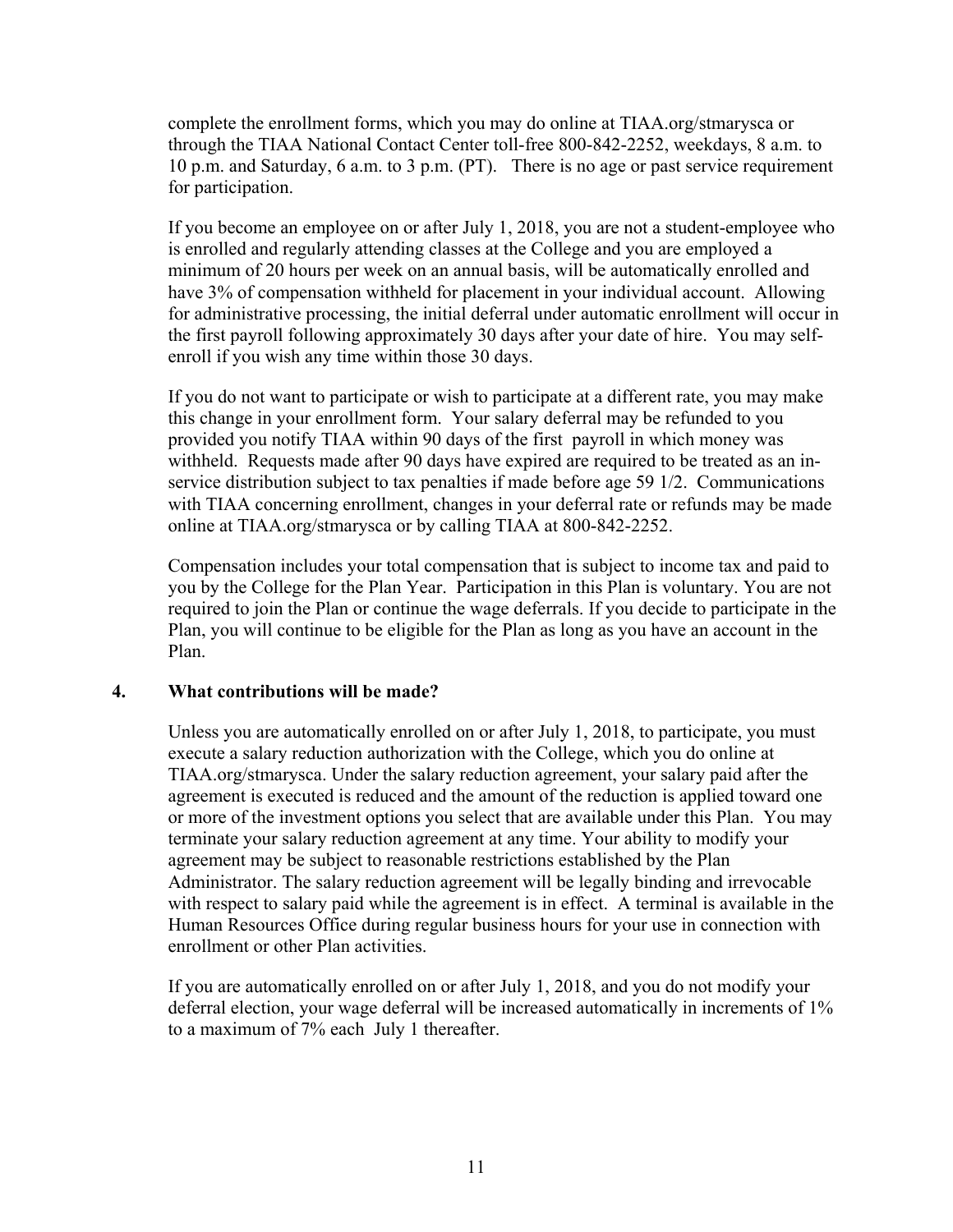#### **5. Is there a limit on contributions?**

Yes. The total amount of contributions made by you or on your behalf for any year will not exceed the limits imposed by Internal Revenue Code Section 415. These limits may be adjusted from time to time. For purposes of wage deferrals, the amount of compensation that may be taken into consideration is limited by law and is adjusted periodically under a formula for the cost of living. The limit for the Plan Year beginning July 1, 2018 is \$275,000. There is also a limit on the total amount of contributions that may be made to all plans in which you participate in a plan year. That limit, for 2018, is the lesser of \$55,000 or 100% of your includable compensation. If you participate in plans other than those offered by the College, you should notify TIAA and provide any requested information, since the failure to do so may result in adverse tax consequences for you.

For more information on these limits, contact the Human Resources Office or TIAA.

In addition, salary reduction contributions to this Plan will be further limited by Internal Revenue Code Section 402(g), which amount is adjusted periodically by law. The Section  $402(g)$  limit for tax year 2018 is \$18,500 and is adjusted for cost-of-living after 2018 to the extent provided under the Internal Revenue Code.

In any calendar year in which you reach age 50 or more, you will be permitted to make additional elective deferrals, known as "catch-up contributions." The maximum dollar amount of the age 50 catch-up elective deferrals for a year is \$6,000 for 2018 and is adjusted for cost-of-living after 2018 to the extent provided under the Internal Revenue Code.

Employees with more than 15 years of service may also be entitled to an increased maximum Special Section 403(b) Catch-up Limitation. You should refer to the Plan document for more information about this additional opportunity for retirement savings.

If you have made salary reduction contributions that exceed the  $402(g)$  limit, you should request a distribution of the excess by notifying the Human Resources Office by March 1st of the following year. The excess will be distributed to you by April 15th. As with any decision affecting your tax position, you should consult with your tax advisor before taking any action.

#### **6. Do wage deferrals continue during a paid leave of absence?**

During a paid leave of absence, wage deferrals will continue to be taken in accordance with your salary reduction agreement. No contributions will be made during an unpaid leave of absence.

#### **7. Do wage deferrals continue while I am on active duty in the Armed Forces?**

If you are absent from employment by reason of qualified service in the uniformed services of the United States and have reemployment rights under the Uniformed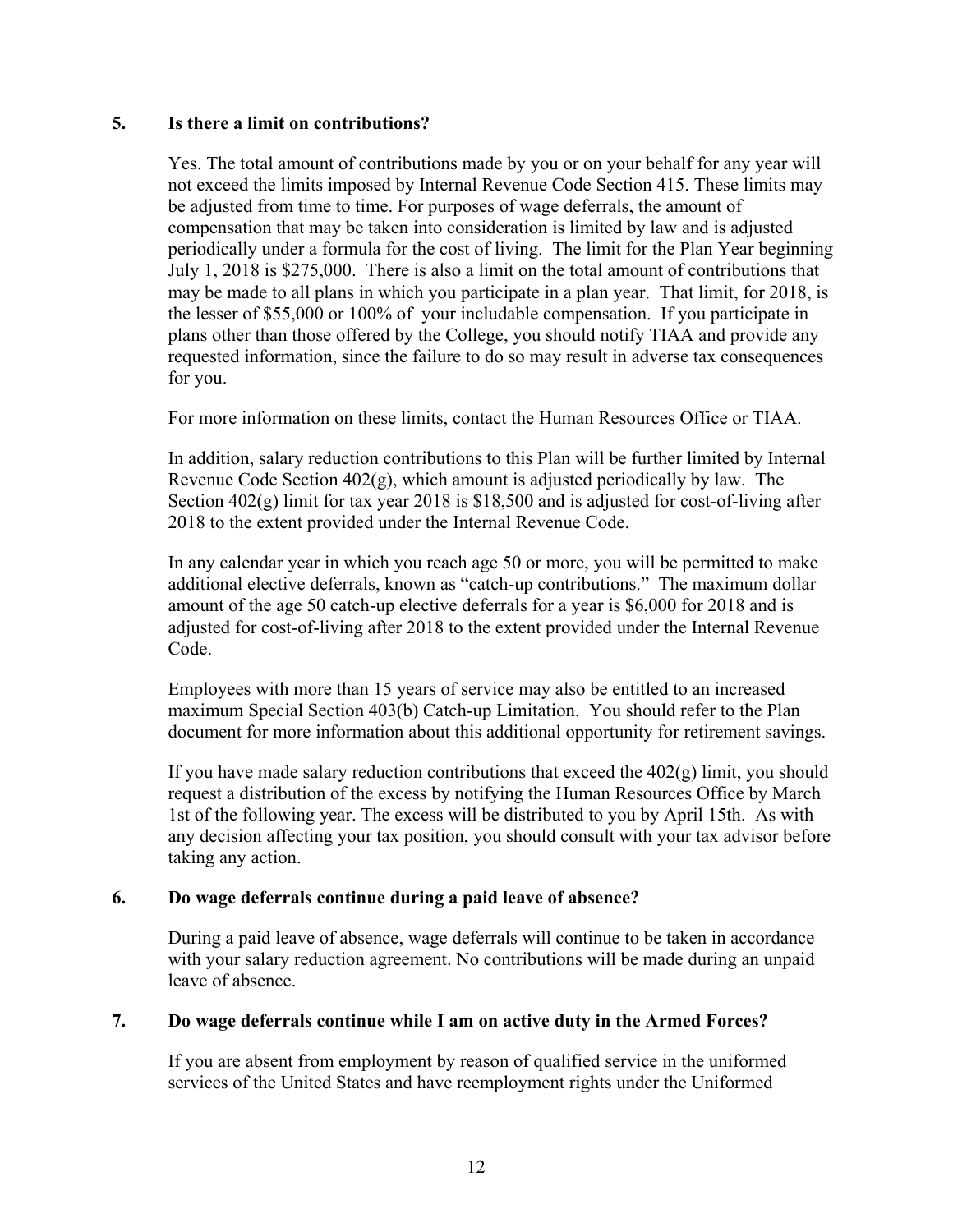Services Employment and Reemployment Rights Act of 1994 (USERRA), 38 U.S.C. Chapter 43, once you return to actual employment with the College within the period during which you retain reemployment rights, you may elect to make additional elective deferrals equal to the maximum elective deferrals that you could have elected during that period if your employment with the College had continued (at the same level of compensation) without the interruption or leave, reduced by the elective deferrals, if any, actually made for you during the period of the interruption or leave. Qualified service includes not only service with the armed services, but also service with the commissioned corps of the Public Health Service and any other category of persons designated by the President in time of war or emergency. Except to the extent provided under Section 414(u) of the Code, this right must be exercised within five years following the resumption of employment (or, if sooner, for a period equal to three times the period of the interruption or leave). Neither USERRA nor the Plan requires any earnings to be credited to a reemployed veteran with respect to any contribution before the make-up contribution is actually made.

Make-up contributions on behalf of re-employed veterans are neither subject to the contribution limitations for the year made, nor are they considered in applying the limits to any other contributions made during the year. However, make-up contributions are subject to the applicable limitations (including any previous cost-of-living adjustments that were in effect) for the year to which the contribution relates.

If you have taken a loan before entering qualified service, loan repayments will be suspended during periods of active military service under the Plan as permitted under Code Section 414(u)(4). Loan repayments must resume upon rehire and the repayment period will only be extended by the length of military service. You must repay the full loan amount (including interest accrued during the military service period) by the end of the maximum term for the original loan plus the military service period. If the loan is not re-amortized, a balloon payment will be required at the end of the loan repayment period. Loan interest accrued during the military service period is generally limited to no more than 6%. You must supply a copy of the military orders to TIAA and must ask that the 6% interest rate limit be applied not later than 180 days after your termination or release from military service. Loans for which you apply while on active duty are not subject to the 6% cap.

Under certain circumstances, a reservist or national guardsman will be permitted under the Heroes Earnings Assistance and Relief Tax Act of 2008 (HEART Act) to take a distribution from the plan without incurring the 10% premature distribution penalty tax. You should direct any questions about this to the Human Resources Office. Further, all or part of a qualified reservist distribution may be recontributed to an IRA within 2 years after the end of military duty.

The period you have to make application for reemployment or report back to work after military service is based on time spent on military duty. For service of less than 31 days, you must return at the beginning of the next regularly scheduled work period on the first full day after release from service, taking into account safe travel home plus an eight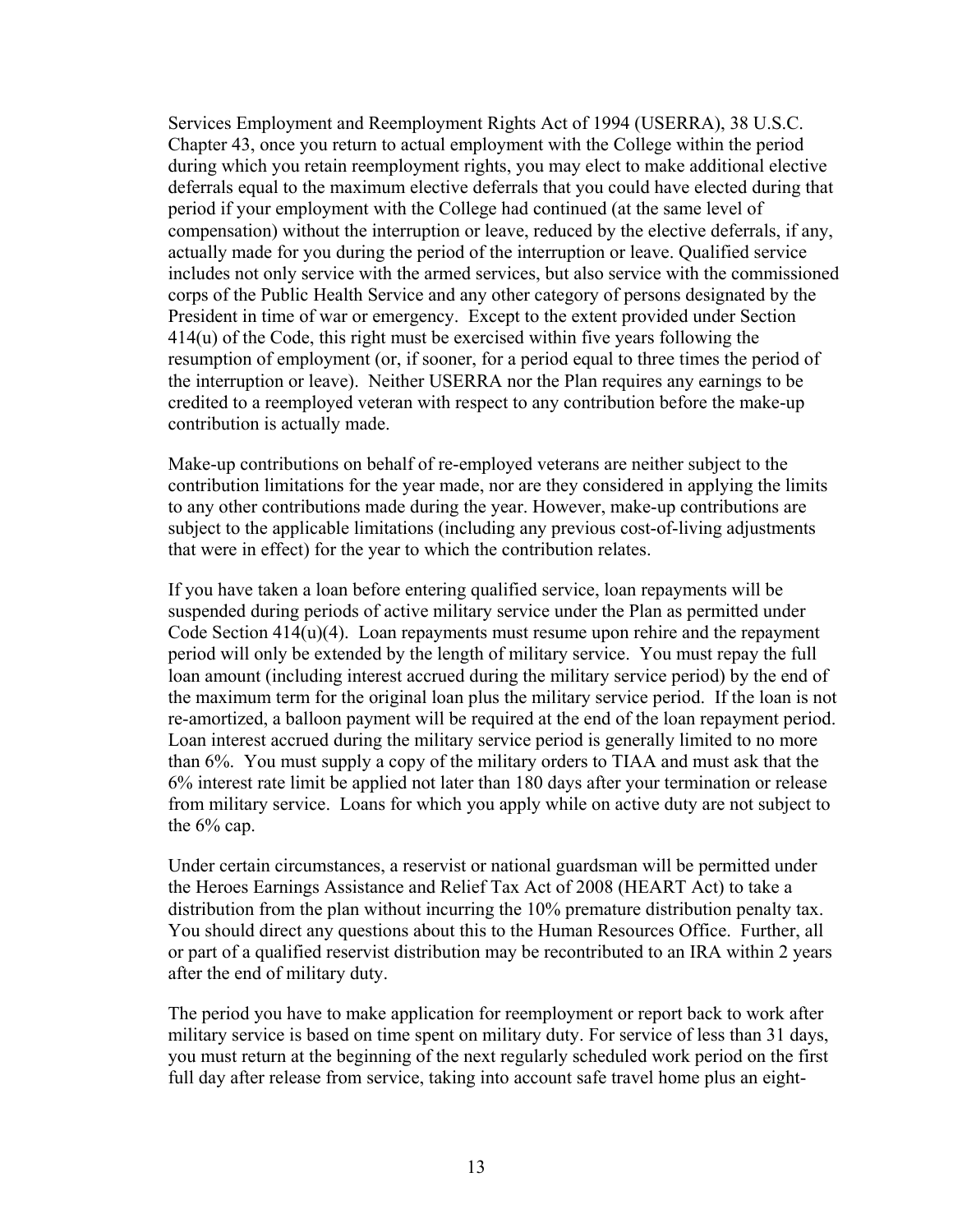hour rest period. For service of more than 30 days but less than 181 days, you must submit an application for reemployment within 14 days of release from service. If this is impossible or unreasonable through no fault of yours , you must submit the application no later than the next full calendar day after it becomes possible to do so. For service of more than 180 days, an application for reemployment must be submitted within 90 days of release from service.

You must notify the Human Resources Office in advance or at the commencement of the leave of absence unless the circumstances make it impossible or unreasonable to provide the notice. If the period of military service was for more than 30 days, you may also be required to provide documentation to demonstrate that the application for reemployment is timely and that the period of service was completed under honorable circumstances.

#### **8. When does my pension account become vested (i.e., owned by me)?**

You are fully and immediately vested in the benefits arising from contributions made under this Plan. Such amounts are non-forfeitable.

#### **9. When may I begin receiving benefits?**

Prior to termination of your employment, you will want to contact TIAA concerning your benefit options. Subject to the terms of your investment arrangement with TIAA or another authorized vendor and certain restrictions concerning accounts rolled into the Plan, you may generally begin to receive annuity income at any time after you sever your employment with the College, reach age 59  $\frac{1}{2}$ , or become permanently and totally disabled (as defined in the Plan). Distributions to your spouse or designated beneficiary may also begin upon your death.

Retirement benefits must normally begin no later than April 1st of the calendar year following the year in which you attain age  $70\frac{1}{2}$  or, if later, April 1st following the calendar year in which you retire. Failure to begin annuity income by the required beginning date may subject you to a substantial federal tax penalty. You should consult with your tax advisor concerning any potential state tax penalty.

If you die before the distribution of benefits has begun, your entire interest must normally be distributed by December 31st of the fifth calendar year after your death. Under a special rule, death benefits may be payable over the life or life expectancy of a designated beneficiary if the distribution of benefits begins not later than December 31st of the calendar year immediately following the calendar year of your death. If the designated beneficiary is your spouse, the commencement of benefits may be deferred until December 31st of the calendar year that you would have attained age 70 ½ had you continued to live.

The payment of benefits according to the above rules is extremely important. Federal tax law imposes a 50% nondeductible excise tax on the difference between the amount of benefits required by law to be distributed and the amount actually distributed if it is less than the required minimum amount.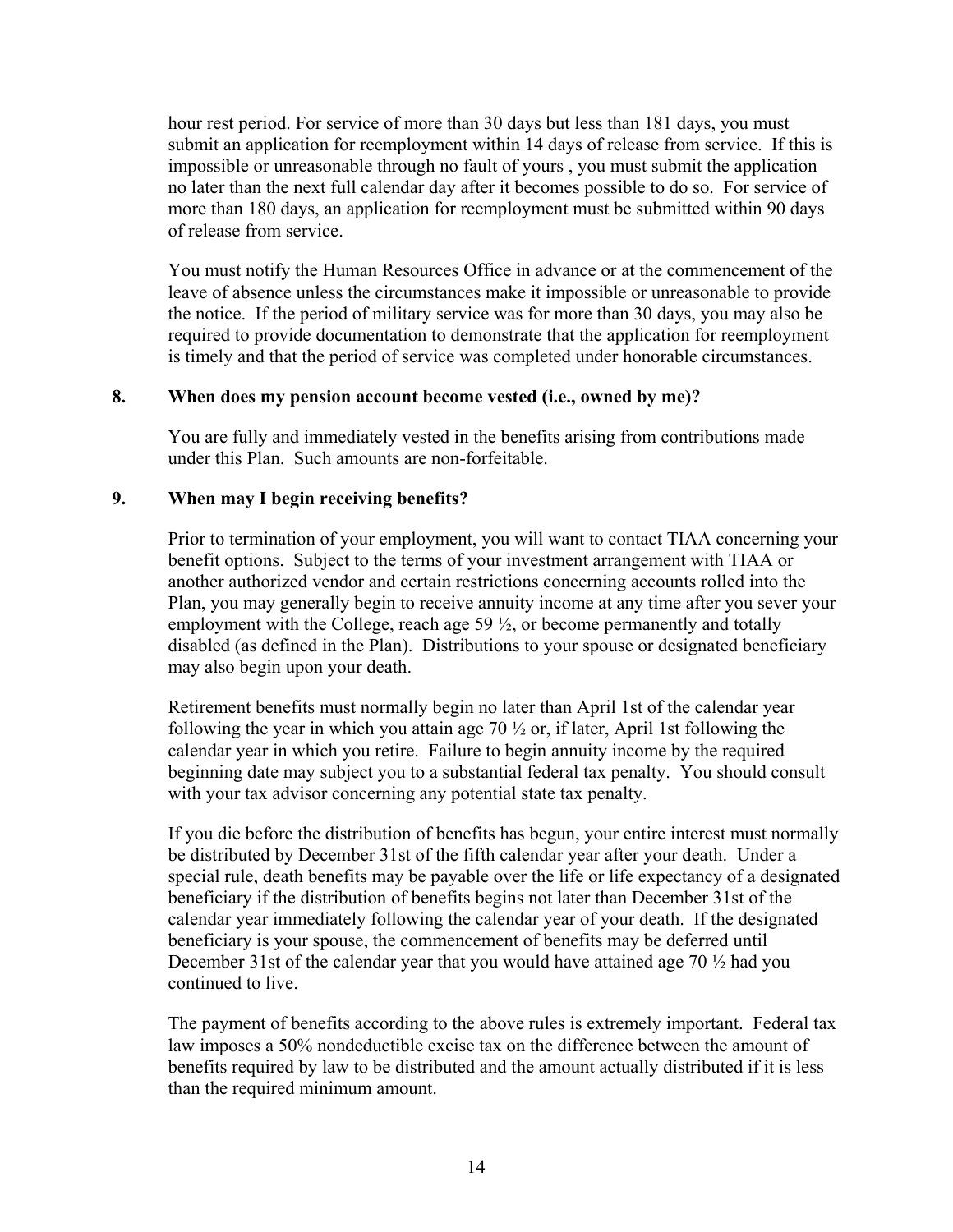You should contact TIAA in order to begin receiving benefits. Usually, unless the value of your individual account declines due to investment experience, the later you begin to receive payments, the larger each payment will be.

#### **10. What options are available for receiving retirement income?**

TIAA will provide you with information concerning your benefit options. You may choose from among several income options when you retire. However, if you are married, your right to choose an income option will be subject to your spouse's right (under federal pension law) to survivor benefits as discussed in the next question, unless this right is waived by you and your spouse. Subject to the terms of any annuity agreement or other investment arrangement in which you may be invested, the following income options are available:

- *Lump sum*. Subject to any restrictions in an annuity contract, you will be able to receive all or a portion of your benefit paid as a lump sum.
- *A single life annuity*. This option pays you an income for as long as you live, with payments stopping at your death. A single life annuity provides you with a larger monthly income than other options**.**
- *A joint and survivor annuity*. This option pays you a lifetime income, and if your annuity partner lives longer than you, he or she continues to receive an income for life. An annuity partner is an additional person whose life expectancy will be taken into account in determining the term over which payments will be made or the life expectancy upon which guaranteed periods will be computed. For married couples, this normally will be your spouse. For a single person, this may be a beneficiary with whom you want to share the payment of your account. Adding a second life will permit the payment stream to continue over a longer period of time. On the other hand, the monthly payments will be lower than if you elect a single life annuity.
- **I** Installments. This option allows you to receive a benefit in guaranteed installments not exceeding your life expectancy at the time your benefits commence. If you die during the guaranteed period, payments in the same amount that you would have received continue to your beneficiary(ies) for the rest of the guaranteed period.
- *A required minimum distribution option*. The required minimum distribution option enables participants to automatically comply with federal tax law distribution requirements. With this option, if you are required by law to receive minimum annual distributions, you will be able to elect to receive the minimum distribution that is required by federal tax law while preserving as much of your accumulation as possible. The minimum distribution will be paid to you annually unless you elect otherwise. This option is generally available in the year you attain age  $70\frac{1}{2}$  or retire, if later.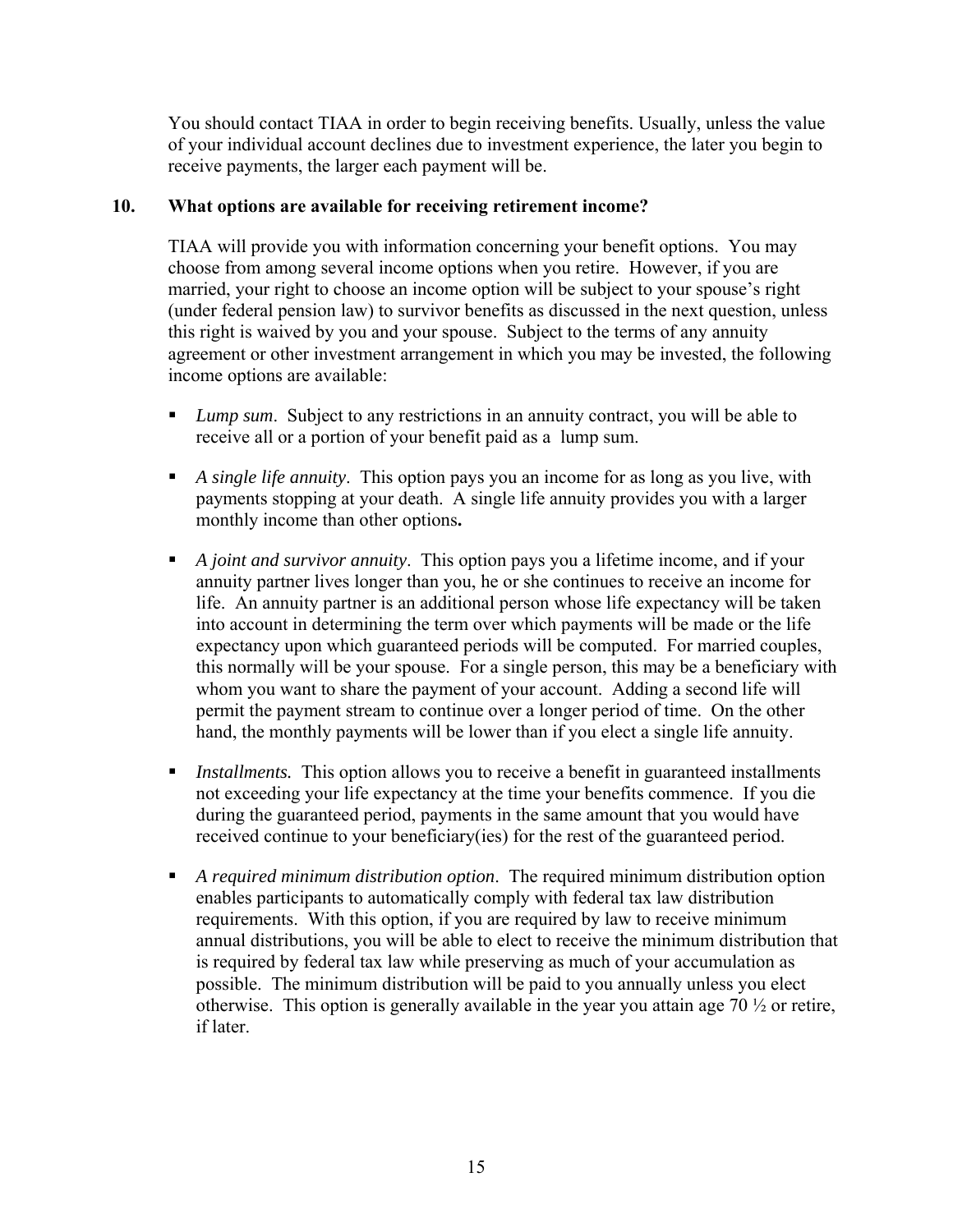*Other distribution options.* Benefits may also be paid under any combination of the options above and in any option offered under an investment arrangement with TIAA or other authorized vendors.

To learn more about your options, you may contact TIAA at TIAA.org/stmarysca or National Contact Center at toll-free 800-842-2252, weekdays, 8 a.m. to 10 p.m. and Saturday, 6 a.m. to 3 p.m. (PT). You should contact TIAA two to three months before you plan to initiate a distribution to be sure that you will have the funds when you need them.

#### **11. What are my spouse's rights under this plan to survivor benefits?**

If you are married and benefits commenced before your death, your surviving spouse will continue to receive income that is at least half of the annuity income payable during the joint lives of you and your spouse (joint and survivor annuity). A waiver of the joint and survivor annuity may be made only during the 90-day period before the commencement of benefits. The waiver also may be revoked during the same period. It may not be revoked after annuity income begins.

If you die before annuity income begins and your surviving spouse is a designated beneficiary, your surviving spouse will receive a benefit that is equal to the full current value of your annuity accumulation, payable in a single sum or under one of the income options offered by TIAA, unless an alternative beneficiary to receive some or all of the individual account has been designated with the written consent of your spouse made in the form specified and in accordance with the rules stated in the Plan. If you die while married but without a designated beneficiary and before annuity income begins, 50% of the value of your account will be paid to your spouse and 50% to your estate.

All spousal consents must be in writing on a form filed with TIAA and approved by TIAA, either notarized or witnessed by a plan representative and containing an acknowledgment by your spouse as to the effect of the consent. All such consents shall be irrevocable after annuity income begins. A spousal consent is not required if you can establish to the College's satisfaction that you have no spouse or that he or she cannot be located. Unless a Qualified Domestic Relations Order (QDRO), as defined in Code Section 414(p), requires otherwise, your spouse's consent shall not be required if you are legally separated or you have been abandoned (within the meaning of local law) and you have a court order to such effect.

The spousal consent must specifically designate the beneficiary or otherwise expressly permit designation of the beneficiary by you without any further consent by your spouse. If a designated beneficiary dies, unless the express right to designate a new one has been consented to, a new consent is necessary.

A consent to an alternative form of benefit must either specify a specific form of benefit or expressly permit designation by you without further consent. A consent is only valid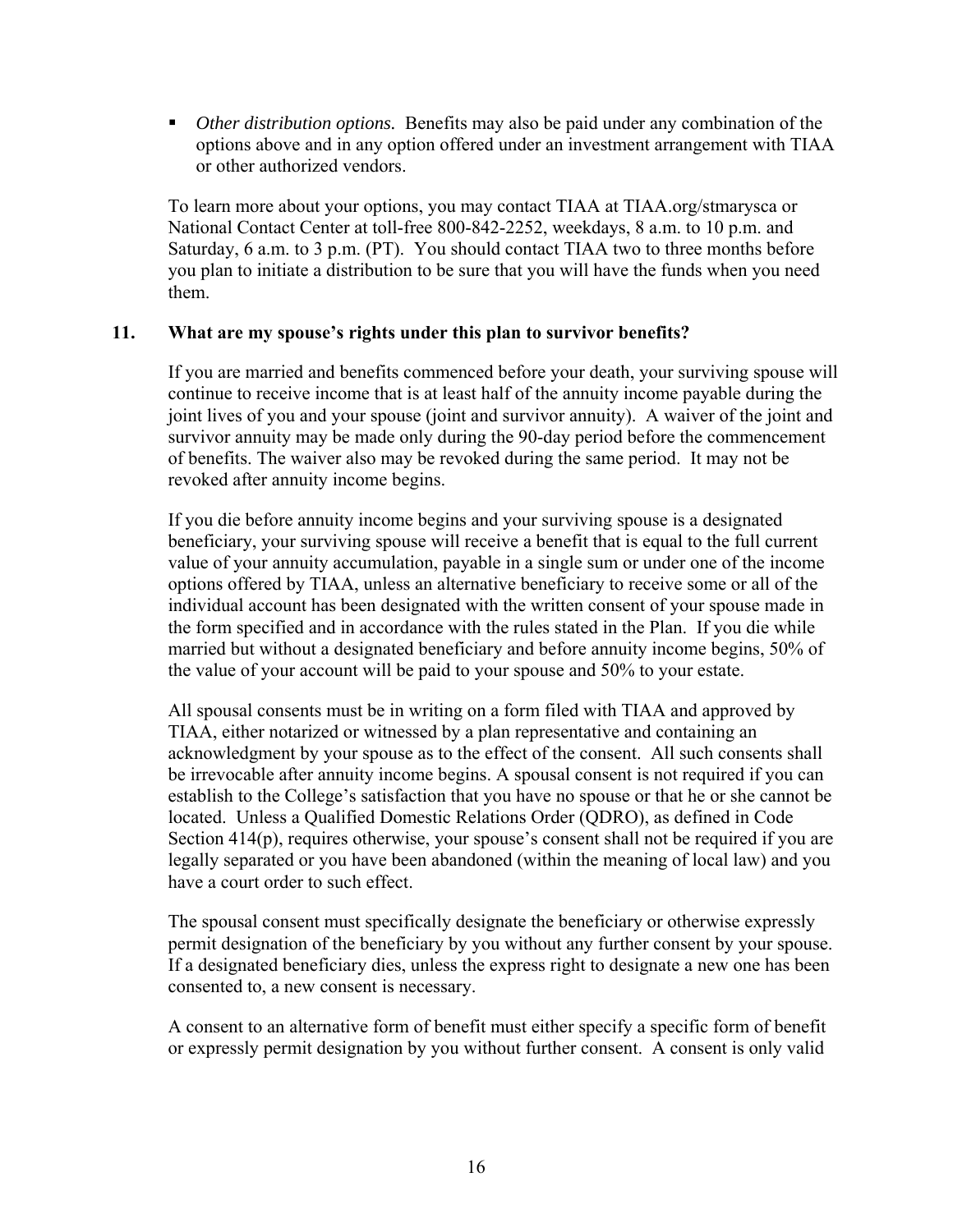so long as your spouse at the time of your death, or earlier benefit commencement, is the same person as the one who signed the consent.

If a QDRO establishes the rights of another person to your benefits under this Plan, then payments will be made according to that order. A QDRO may preempt the usual requirements that your spouse be considered your primary beneficiary for a portion of the accumulation. Participants and beneficiaries may obtain, without charge, a copy of the plan's procedures governing QDRO determinations from TIAA or the Human Resources Office.

#### **12. Do rules applying to spouses apply equally to registered domestic partners?**

Rules applicable to spouses, such as requirements for spousal consent, also apply to registered domestic partners except where otherwise mandated by federal law. Generally, the exceptions mean that a registered domestic partner may not roll funds into a retirement plan of the domestic partner's participant partner upon the death of the participant (other than an inherited IRA) and the domestic partner may not delay receiving a required minimum distribution until the partner attains age 70  $\frac{1}{2}$ , as a spouse may. If you are a registered domestic partner, you should refer to the official text of the Plan, including the Adoption Agreement, and discuss them with your tax advisor to learn which exceptions may apply to your benefits.

#### **13. May I receive a portion of my income in a single payment after termination of employment?**

Yes, subject to your spouse's right to survivor benefits and any restrictions in an annuity contract, you may receive a portion of your income in a single sum after termination of employment.

#### **14. May I receive a cash withdrawal from the Plan while still employed?**

Yes, subject to your spouse's right to survivor benefits and any restrictions in an annuity contract, you may receive, at age 59½, a cash withdrawal from your individual account. You may withdraw funds from rollover contributions at any time. These distributions may be subject to tax penalties in certain circumstances, and you should consult your tax advisor before requesting such a distribution.

#### **15. May I receive a cash withdrawal while still employed if I incur a hardship?**

Yes. Before age 59½, hardship withdrawals are permitted under the Plan to the extent permitted by the investment arrangements with TIAA or your other vendor.

Hardship distributions will be permitted only if you incur an immediate and heavy financial need and the distribution is necessary to meet the financial need. To be considered for a hardship distribution, you will need to complete an application form and supply supporting documentation. Only total elective contributions as of the date of distribution, reduced by the amount of previous distributions on account of hardship, are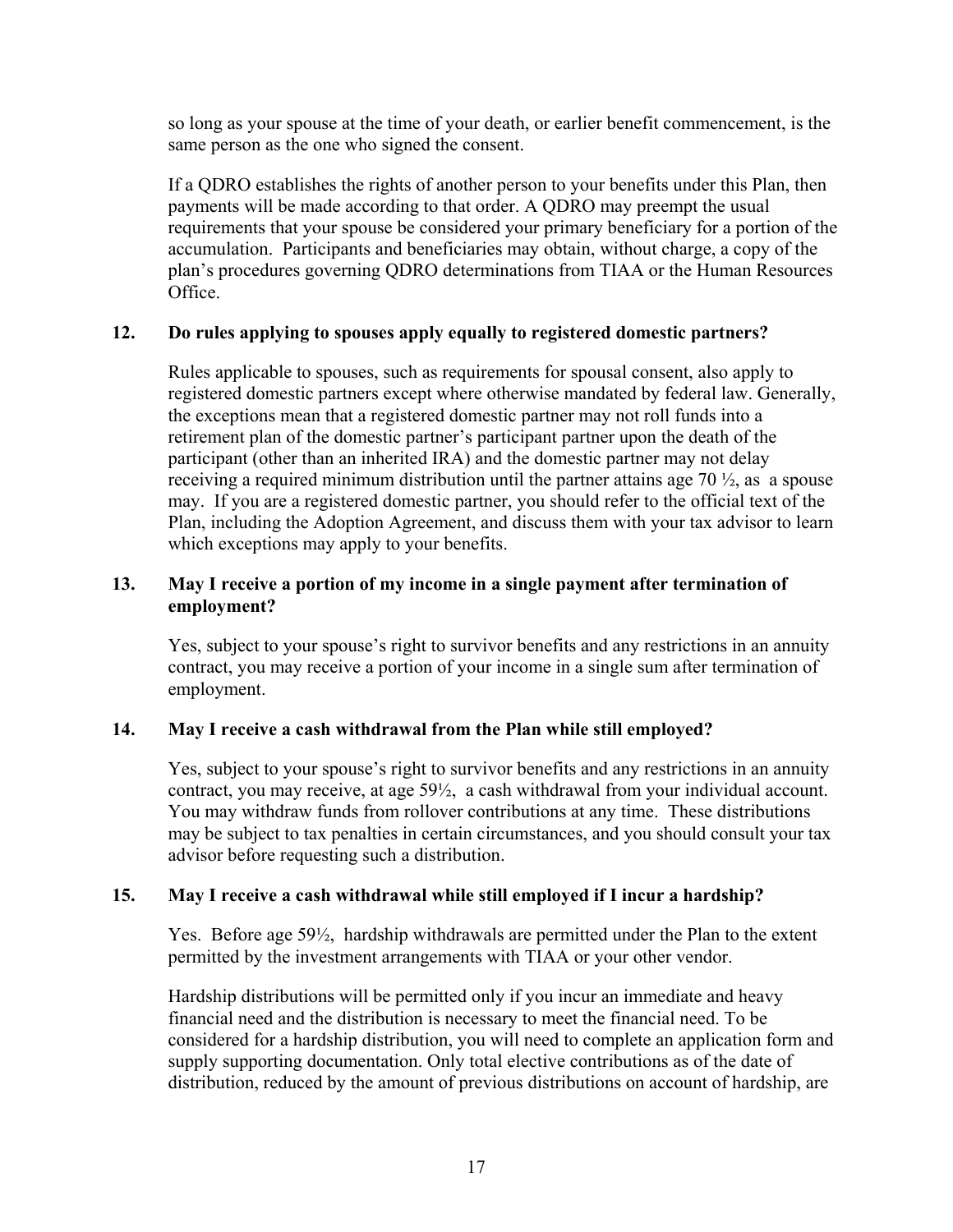available for hardship distributions. Earnings on contributions are not eligible. If a hardship distribution is made to you, all employee contributions to any plan maintained by the College may be suspended for 6 months after you receive the distribution. As with any withdrawal, you should consult with your tax advisor since there are possible tax consequences.

Only certain statutorily-designated financial needs qualify for hardship withdrawals. You should consult the Plan to learn your circumstances make you eligible for a hardship withdrawal.

#### **16. May I take a loan from the Plan?**

Yes. If you are married at the time you request the loan, your spouse must consent to the loan. The loan will be administered by TIAA according to rules that will be found in the Appendix to this summary plan description. If you invest your account balance through a vendor or investment arrangement other than TIAA, the loan requirements may vary in some details. You should contact TIAA and inform yourself of any requirements before taking any loan. If you have placed any funds in your individual account with any vendor or investment arrangement other than TIAA, you may be advised to contact that vendor or investment arrangement.

#### **17. May I roll over my accumulations to another plan or IRA?**

If you are entitled to receive a distribution from your contract which is an eligible "rollover distribution," you may roll over all or a portion of it into another Section 403(b) retirement plan willing to accept the rollover or into an IRA either by direct rollover or within 60 days after receipt. An eligible rollover distribution, in general, is any cash distribution other than an annuity payment, a minimum distribution payment, a payment which is part of a fixed period payment over ten or more years, or distributions made on account of hardship. The distribution will be subject to a 20% federal withholding tax unless it is rolled over directly into another retirement plan or into an IRA. This latter process is called a "direct" rollover.

If you have the distribution paid to you, then 20% of the distribution must be withheld even if you intend to roll over the money into another retirement plan or into an IRA within 60 days. To avoid withholding, instruct TIAA any other authorized vendor or investment arrangement to roll over the money directly into an eligible retirement plan or IRA for you.

#### **18. What if I die before starting to receive benefits?**

If you die before beginning retirement benefits, and you are married at the time of your death, your spouse normally will be the designated beneficiary unless you have designated a different beneficiary. As the designated beneficiary, your spouse may be eligible to receive benefits: (i) in a lump sum, (ii) in partial payments, (iii) in installment payments over a period not to exceed the life expectancy of your spouse, (iv) applied to the purchase of an annuity contract (if assets are held in a custodial account) or converted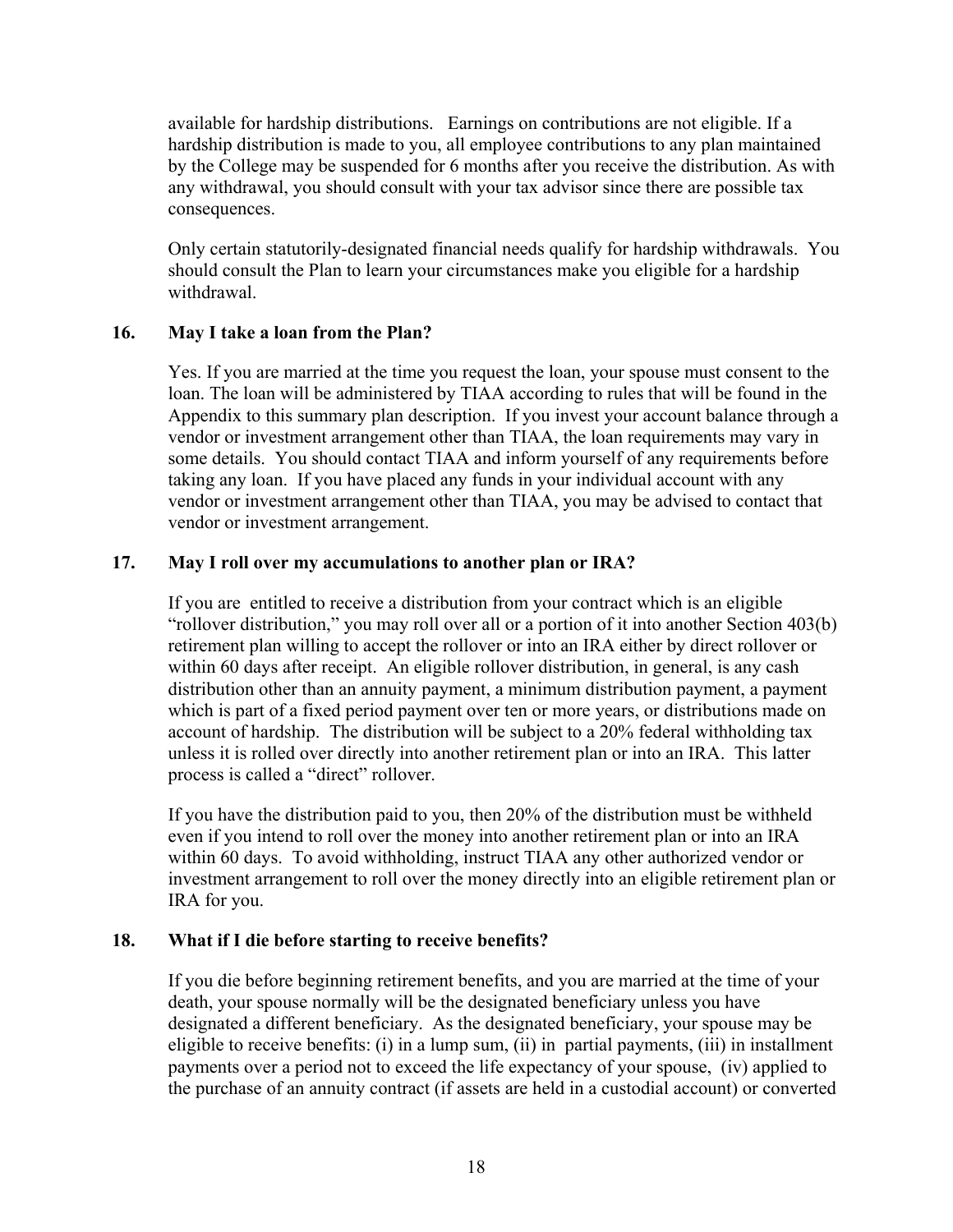to an income option (if assets are held in an annuity contract); or  $(v)$  any combination above. Additionally, any distribution option available to a participant under an investment arrangement with TIAA or other authorized vendor and not prohibited by law will be permitted under this Plan.

If you die without having named a beneficiary and you are married at the time of your death, your spouse will automatically receive half of your accumulation. Your estate will receive the other half.

If you are not married at the time of your death, or if you are married but your spouse has waived the death benefit, your benefit will be paid to your designated beneficiary: (i) in a lump sum, (ii) in a partial payment, (iii) in installment payments over a period not to exceed the life expectancy of your designated beneficiary, or (iv) applied to the purchase of an annuity contract (if assets are held in a custodial account) or converted to an income option (if assets are held in an annuity contract). Any income option available to a participant under an investment arrangement with TIAA or other authorized vendor will be permitted under this Plan. If you have not designated a beneficiary, payment will be made to your estate.

If you are not married and have not designated a beneficiary, your estate receives the entire accumulation.

Federal tax law places limitations on when and how beneficiaries receive their death benefits. TIAA will notify your beneficiary of the applicable requirements at the time he or she applies for benefits.

You should review your beneficiary designation periodically to make sure that the person you want to receive the benefits is properly designated. You may change your beneficiary by contacting the TIAA National Contact Center at 800-842-2252 or online at TIAA.org/stmarysca.

In addition, see the answer to the question "What are my spouse's rights under this plan to survivor benefits?" for a discussion of your spouse's rights to a survivor benefit if you are married at the time of your death and the requirements for obtaining your spouse's consent to beneficiary designations.

#### **Part II: Information About TIAA**

#### **19. What investment options are available from TIAA under the Plan?**

Contributions may be invested in one or more investment options offered by TIAA and authorized by the College. Information about the available options may be obtained online at TIAA.org/stmarysca or by calling the National Contact Center 800-842-2252, weekdays, 8 a.m. to 10 p.m. and Saturday, 6 a.m. to 3 p.m. (PT).

TIAA also provides a financial consultant who is available by telephone to help you understand your investment options and plan for your retirement. You may schedule a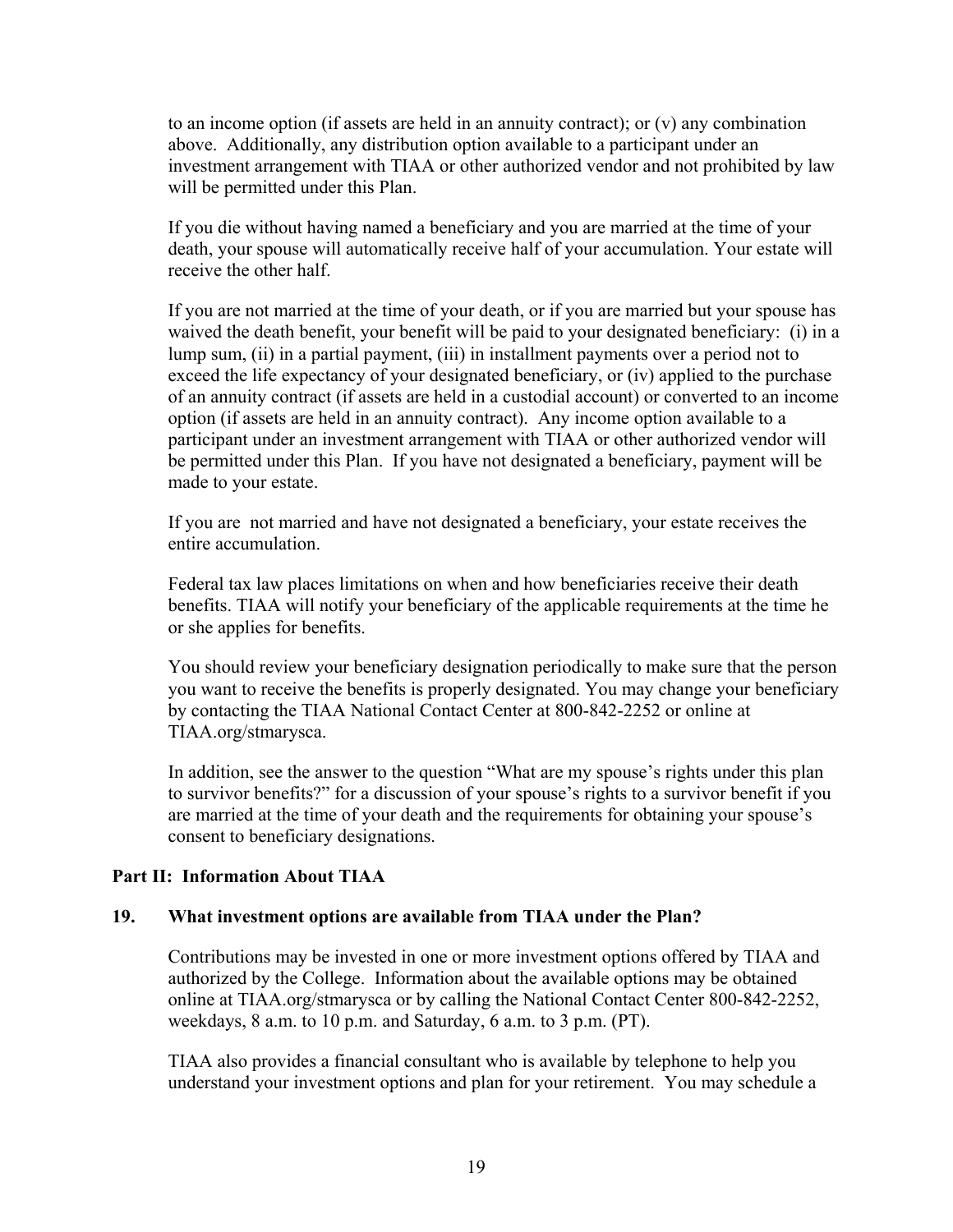session by calling 800-732-8353 weekdays, 5 a.m. to 5 p.m. (PT). A representative is also on campus periodically. You may contact Human Resources to learn the schedule.

The College's current selection of a vendor or investment arrangement is not intended to limit future additions or deletions of vendors or investment arrangements. You will be notified of any additions or deletions.

If you do not self-enroll within 30 days of your date of hire, you will be automatically enrolled at 3% of your compensation, and your contributions will be invested in the TIAA Lifecycle fund with a target period closest to your projected date of retirement.

Each investment option will have associated expenses chargeable to your account. You should take them into account in selecting among the options.

#### **20. How do I allocate my contributions?**

You may allocate contributions in any whole-number proportion, including full allocation to any account. You specify the percentage of contributions to be allocated to any investment option when you enroll in the Plan. You may change your allocations online at TIAA.org/stmarysca or by calling the National Contact Center at 800-842-2252, weekdays, 8 a.m. to 10 p.m. and Saturday, 6 a.m. to 3 p.m. (PT).

#### **21. May I transfer my investments?**

Yes, subject to any investment arrangement you have with TIAA or other vendor. You may complete transfers online at TIAA.org/stmarysca or by calling the National Contact Center at 800-842-2252 at the hours indicated above. Transfers, as well as allocation changes, will be effective as of the close of trading on the New York Stock Exchange (generally 4:00 p.m. Eastern time) on the day the instructions are received or, if the instructions are received after the close of trading, then as of the close of trading on the next trading day.

If you choose to invest in annuity contracts, it is important to read the agreements carefully and discuss any questions with TIAA or other authorized vendor. Annuity contracts may place limitations on your ability to take lump sum cash withdrawals or other forms of distribution other than annuity payments.

#### **22. What information do I regularly receive about my accumulations**

You will receive quarterly statements from TIAA. Additionally, you may obtain information at any time online at TIAA.org/stmarysca or by calling the National Contact Center at 800-842-2252 at the hours indicated above.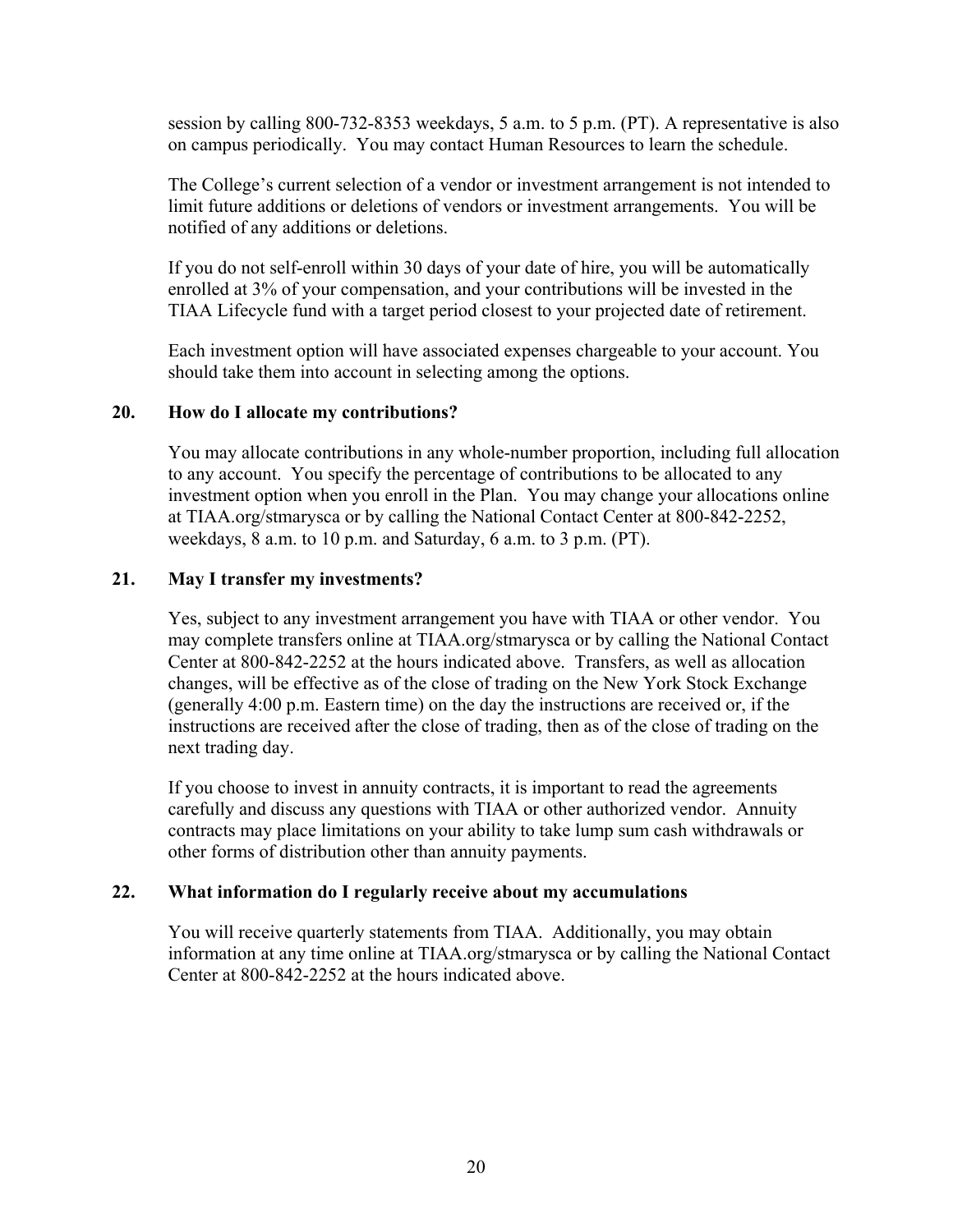#### **Part III: Information on Administration of the Plan**

#### **23. How is the Plan administered?**

The College is the Plan Administrator. The Human Resources Office is designated by the College with responsibility for determining employee eligibility to participate, maintaining employee records, transmitting plan contributions for each participant to TIAA and performing other duties required for operating the Plan. TIAA is designated by the College for enrolling participants, determining whether wage deferrals comply with Plan limits, determining whether hardship distributions and loans comply with Plan requirements, determining the status of domestic relations orders, and certain other recordkeeping, notice and communication requirements, among others. Unless otherwise required by federal law, the law of the State of California will apply to administration, interpretation and enforcement of the Plan.

#### **24. May the terms of the Plan be changed?**

While it is expected that the Plan will continue indefinitely, the College reserves the right to modify or discontinue the Plan at any time. The College, by action of its Board, also may delegate any of its power and duties with respect to the Plan or its amendments to one or more officers or other employees of the College. Any such delegation shall be stated in writing.

#### **25. How do I get more information about the Plan?**

Information concerning the terms of the Plan may be obtained by contacting TIAA through the National Contact Center at 800-842-2252, weekdays, 8 a.m. to 10 p.m. and Saturday, 6 a.m. to 3 p.m. (PT).

Otherwise, requests for information about the Plan and its terms, conditions and interpretations including eligibility, participation, contributions, or other aspects of operating the Plan should be made in writing and directed to:

Human Resources Office Saint Mary's College of California 1928 St. Mary's Road Moraga, CA 94575

#### **26. What is the Plan's benefit application and appeal procedure?**

The following rules describe the benefit application and appeal procedure under the Plan:

 *Filing an application for benefits:* An application for receipt of benefits is initiated directly through TIAA by going online at TIAA.org/stmarysca or by calling the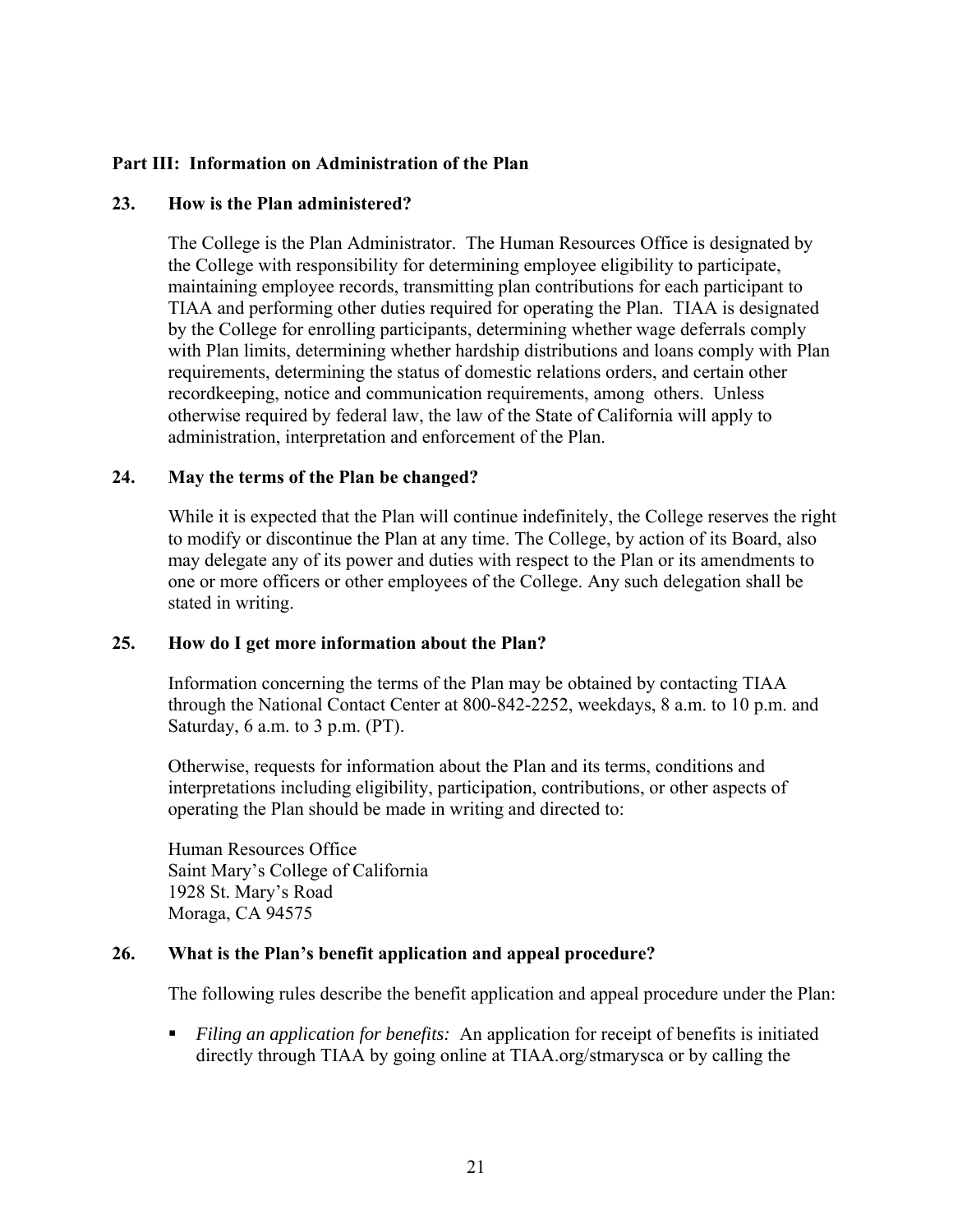National Contact Center at 800-842-2252, weekdays, 8 a.m. to 10 p.m. and Saturday, 6 a.m. to 3 p.m. (PT).

- *Processing the claim:* TIAA normally will process the claim within 30 days after the claim is filed.
- *Petition for review of denial of claim:* If a claim is wholly or partially denied, TIAA will notify you in writing and provide a statement of the reason or reasons for the denial. You may petition for review of the decision by submitting your request in writing to the Human Resources Office at the address above. Your request for review must state in clear and concise terms the reason or reasons for disputing the determination, state the remedy you seek and be accompanied by any pertinent documentary materials.
- *Review procedure:* Under the Plan, you or your duly authorized representative will have 60 days after receipt of a notice of denial of an application for benefits to appeal the denied application to the Human Resources Office and to receive a full and fair review of the claim. As part of the review, you will be allowed to review all plan documents and other papers that affect the claim and will be allowed to submit issues and comments and argue against the denial in writing. You may be requested to provide additional material or information necessary to perfect the claim.
- *Decision on review:* The Administrator, through the Human Resources Office, will conduct the review and normally decide the appeal not later than 60 days after the request for review is made. If special circumstances require an extension of time for processing (such as the need to hold a hearing or difficulty obtaining information necessary to decide the claim), you will be furnished with written notice of the extension and a decision will be made within 120 days after receipt of a request for review. All interpretations, determinations, and decisions of the Administrator with respect to any claim upon conclusion of the review will be deemed final and conclusive. If appeal is denied, in whole or in part, however, you may have a right to file suit in a state or federal court within certain the limits provided by of the law.
- *Waiver of right to review:* Failure to file a request for review within the 60-day period, to provide information requested by the Human Resources Office, or to attend a hearing if one is scheduled will result in waiver of your right to review. You may request relief from the waiver by applying to the Human Resources Office within one year after the notice of determination on your original application for benefits. The granting of relief is within the discretion of the Administrator. Failure to successfully complete the review of the denial of benefits will not preclude you from establishing eligibility for benefits at a later date based on additional information and evidence which was not available to you at the time of the original determination or the hearing on review.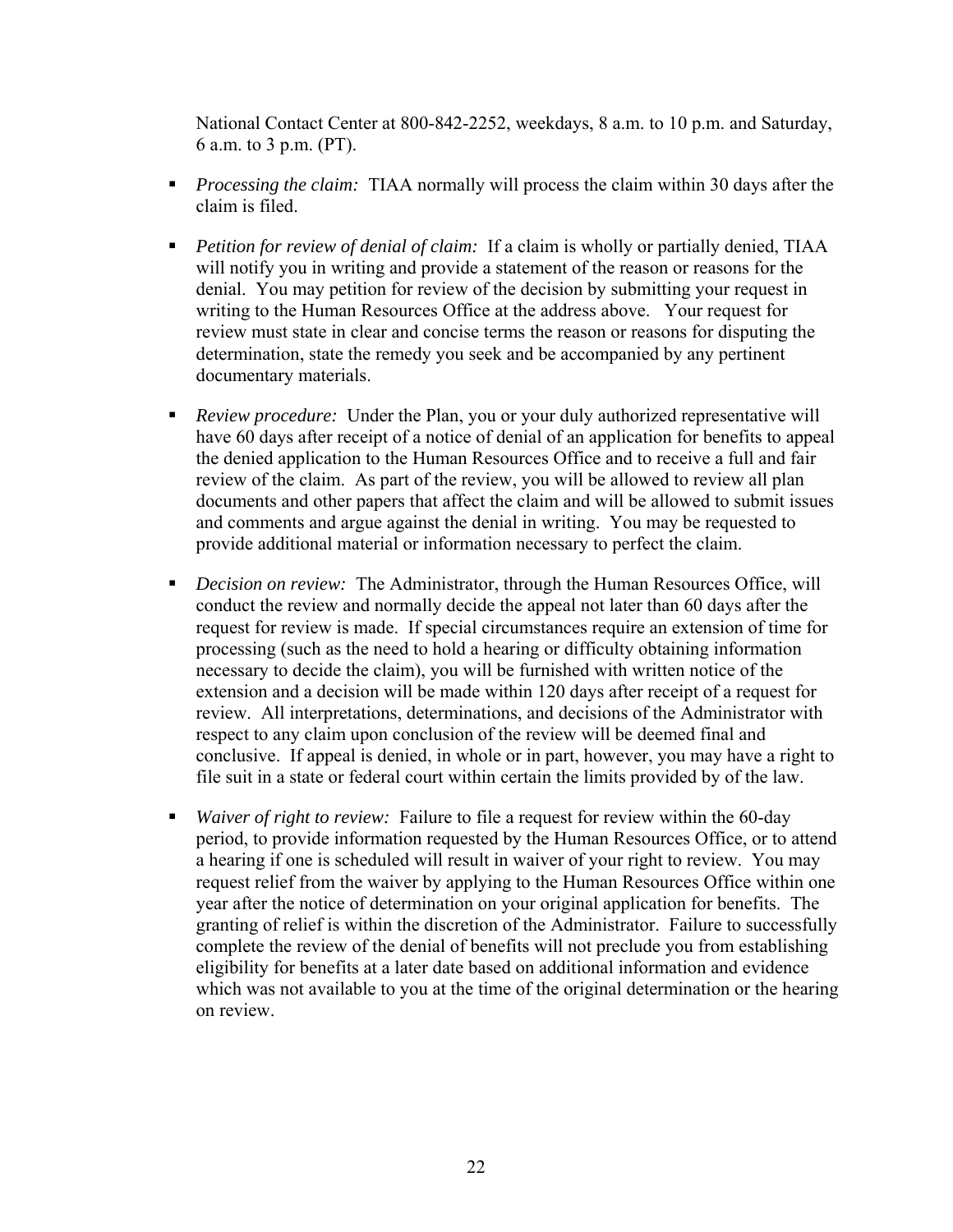#### **27. Is the Plan insured by the Pension Benefit Guaranty Corporation (PBGC) or the Federal Deposit Insurance Corporation (FDIC)?**

No. Since the Plan is not a defined benefit plan, it is not insured by the PBGC. The PBGC is the government agency that guarantees certain types of benefits under covered plans. There also is no FDIC insurance on invested accounts in the Plan.

#### **28. Who is the agent for service of legal process for the Plan?**

The agent for service of legal process is:

Office of General Counsel Saint Mary's College of California Filippi Hall 1928 St. Mary's Road Moraga, CA 94575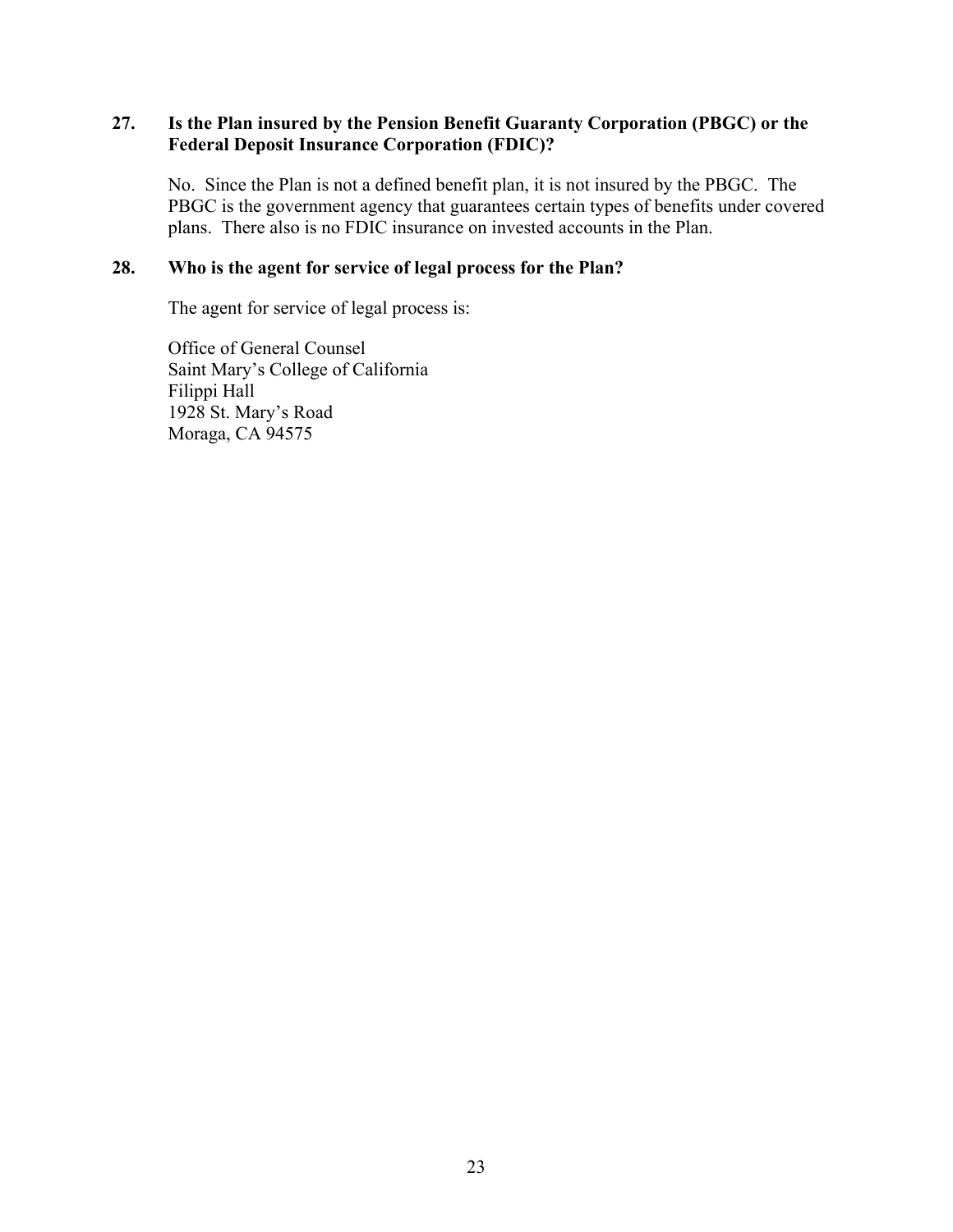#### **APPENDIX: LOAN POLICY**

#### **Saint Mary's College of California Tax-Deferred Annuity Plan Loan Administration Procedures**

Saint Mary's College of California (the "College") adopts the following Loan Administration Procedures pursuant to Section 6.2(a) of the Saint Mary's College of California Tax-Deferred Annuity Plan (January 1, 2009 Restatement) (the "Plan"). The administration of the Plan and the payment of all benefits are governed by the official Plan document. This document forms part of the Plan. A Participant in the Plan may receive a loan only as permitted by Article 7 of the Plan and these Loan Administration Procedures. The official Plan document will govern in any case of any omission or conflict between this document and the official plan text.

These Loan Administration Procedures shall be effective for all Participant loans taken on or after July 1, 2014. The College reserves the right to change the Loan Administration Procedures, including ceasing to make loans, at any time without prior notice to participants.

**Loan Program Administrator**. The College is the Plan Administrator. The Human Resources Office is designated by the College as the Loan Program Administrator. The Loan Program Administrator (or its representative) is authorized to approve a plan loan to be made to an eligible Participant, provided such Participant has submitted a loan application completed to the satisfaction of the Loan Program Administrator or its representative.

**Loan Application Procedure.** Loan applications shall be processed by TIAA-CREF under a service agreement with the College. Any Participant eligible for a loan under the terms of the Plan and underlying funding vehicles (to the extent applicable) must complete a loan application, review and approve the Loan Disclosure Statement, furnish any information requested and pay any required loan fees to TIAA-CREF. When required by law, the loan application must be signed by the Spouse, if any, within the 90 day period prior to the making of the loan, and witnessed by a notary public or Plan representative.

**Basis On Which Loans Will Be Approved.** Loans are made available for both active and terminated employees. Loan approval will be on nondiscriminatory and commercially reasonable terms, subject to all of the conditions of the Plan and these Loan Administration Procedures. The loan applicant must have a vested account balance of at least \$2,000. A loan cannot be taken on an annuitized portion of a Participant's accumulation. For new loans initiated on or after July 1, 2014, Participants may have no more than three (3) loans outstanding at any time. A Participant in default on a loan from the Plan will not be eligible to receive another loan from the Plan until the defaulted loan plus accrued interest is repaid in full.

**Evidence Of The Loan.** The loan will be documented by a promissory note and security agreement signed by the Participant.